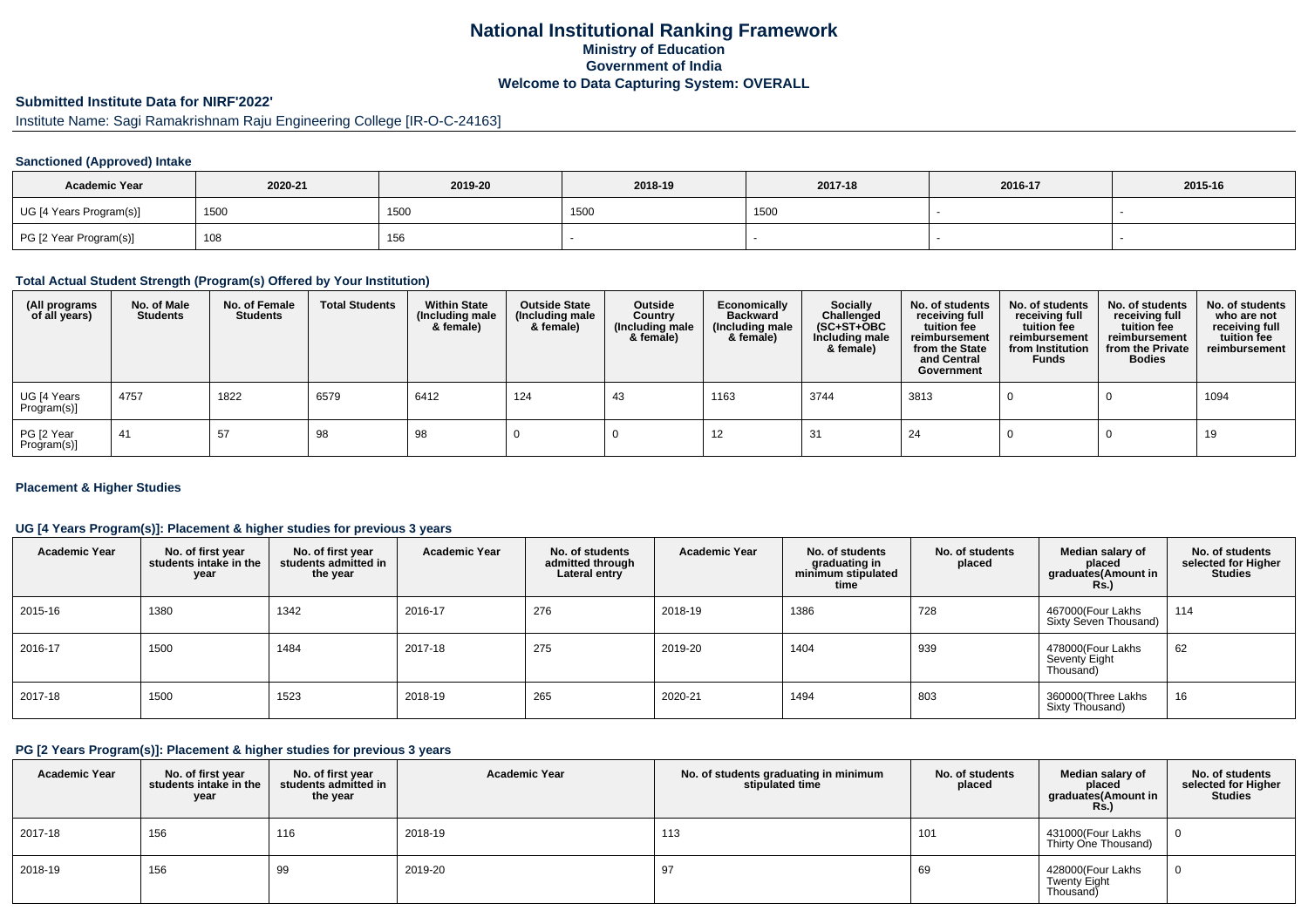|  | 2019-20 | 156<br>. .<br>- - |  | 2020-21 |  |  | 'Three Lakhs)<br>א זו זו זא |  |
|--|---------|-------------------|--|---------|--|--|-----------------------------|--|
|--|---------|-------------------|--|---------|--|--|-----------------------------|--|

## **Ph.D Student Details**

| Ph.D (Student pursuing doctoral program till 2020-21 Students admitted in the academic year 2020-21 should not be entered here.) |                                                            |    |                       |  |  |
|----------------------------------------------------------------------------------------------------------------------------------|------------------------------------------------------------|----|-----------------------|--|--|
|                                                                                                                                  |                                                            |    | <b>Total Students</b> |  |  |
| Full Time                                                                                                                        |                                                            |    |                       |  |  |
| Part Time                                                                                                                        |                                                            | 45 |                       |  |  |
|                                                                                                                                  | No. of Ph.D students graduated (including Integrated Ph.D) |    |                       |  |  |
| 2019-20<br>2020-21<br>2018-19                                                                                                    |                                                            |    |                       |  |  |
| Full Time                                                                                                                        |                                                            |    |                       |  |  |
| Part Time                                                                                                                        |                                                            | 2  |                       |  |  |
| PG (Student pursuing MD/MS/DNB program till 2020-21 Students admitted in the academic year 2021 - 22 should not be entered here) |                                                            |    |                       |  |  |
|                                                                                                                                  | Number of students pursuing PG (MD/MS/DNB) program<br>0    |    |                       |  |  |
| No. of students Graduating in PG (MD/MS/DNB) program                                                                             |                                                            |    |                       |  |  |
| 2020-21<br>2019-20<br>2018-19                                                                                                    |                                                            |    |                       |  |  |
| 0                                                                                                                                |                                                            |    |                       |  |  |

### **Online Education**

| 1. Does all programs/courses were completed on time.                                                        |     | Yes                                                                                                                                                                                                                                                                                                                                                                                                                                                                                                                                                                                                                                                                                                                                                                                                                                                                                                                                                                                                                                                                                                                                                                                                                                                                                                                                                                                                                                                                                                                                                                                                                                                                                                                                                                                                                                                                                                                                                                                                                                                                                                                                                                                                                                                                                                                                                                                                                                                                                                                                                                                                                                                                                                                                                                                                                                     |                                                                                                                                       |  |  |
|-------------------------------------------------------------------------------------------------------------|-----|-----------------------------------------------------------------------------------------------------------------------------------------------------------------------------------------------------------------------------------------------------------------------------------------------------------------------------------------------------------------------------------------------------------------------------------------------------------------------------------------------------------------------------------------------------------------------------------------------------------------------------------------------------------------------------------------------------------------------------------------------------------------------------------------------------------------------------------------------------------------------------------------------------------------------------------------------------------------------------------------------------------------------------------------------------------------------------------------------------------------------------------------------------------------------------------------------------------------------------------------------------------------------------------------------------------------------------------------------------------------------------------------------------------------------------------------------------------------------------------------------------------------------------------------------------------------------------------------------------------------------------------------------------------------------------------------------------------------------------------------------------------------------------------------------------------------------------------------------------------------------------------------------------------------------------------------------------------------------------------------------------------------------------------------------------------------------------------------------------------------------------------------------------------------------------------------------------------------------------------------------------------------------------------------------------------------------------------------------------------------------------------------------------------------------------------------------------------------------------------------------------------------------------------------------------------------------------------------------------------------------------------------------------------------------------------------------------------------------------------------------------------------------------------------------------------------------------------------|---------------------------------------------------------------------------------------------------------------------------------------|--|--|
| 2. Measures taken to complete the syllabus of courses and programs.                                         |     | In the light of COVID-19, the education sector is more affected than any other sectors.<br>Students are unable to attend the classes and practicals. In technical education, the students must apply the knowledge which<br>they learn from lectures in practicals. The situation forced the colleges to adopt the online education. Though it is a big challenge<br>to the college, the Principal and HODs of the departments immediately provided the requiredInformation and Communication<br>Technology (ICT) facilities, furnished ZOOM links and thus encouraged the faculty to deliver the lect<br>Academic calendar is revised as per the guidelines of AICTE and JNT University, Kakinada. All the faculty prepared Power Point<br>Presentations along with some video presentations by the guidance of senior faculty. Some faculty prepared video lectures as<br>well and shared the information through YouTube channel. The team of our faculty and students hav<br>online Moodle platform called "My College Learning (MCL)" for content delivery and content sharing through lecture materials,<br>videos and weblinks related to their respective courses. MCL ensures authenticity of the users by allowing only the users with<br>deal with the course. The students and faculty felt very happy as it is convenient to conduct classes for the faculty and it is easy for the students to access the resources related to the courses. The course assessment is<br>quizzes and assignments. The grading of quizzes and assignments is also made using MCL. This platform also provides the<br>students attendance with timestamp. The class teachers easily identify the irregular students and counsel them and ensure that<br>they attend the classes. Though every care is taken to deliver the lecture to all the students, a few students found it difficult to be<br>present for the online classes because of various internet issues as they reside in the remote villages. To help these students, the<br>online lectures are recorded and shared with them through MCL. WhatsApp groups are formed to know their difficulties in<br>understanding their subject and motivate them to get engaged in online learning. The HODs regularly monitored the online<br>classes and guided the faculty to complete the syllabus uniformly as per the Academic calendar. The faculty did their best in<br>conducting the lab experiments online.<br>The syllabus is completed as per the academic calendar. The internal examinations, labs and semester-end examinations are conducted in offline mode by strictly following the standard operating procedures. The exams are als<br>delav.<br>To summarize, SRKREC did its best to impart quality online education to its students amidst the Pandemic situation. | institution domain mail id. Further, a next level security is provided by giving the host permissions only to the faculty members who |  |  |
| 3. The period of delay in completion of syllabus (in months).                                               |     |                                                                                                                                                                                                                                                                                                                                                                                                                                                                                                                                                                                                                                                                                                                                                                                                                                                                                                                                                                                                                                                                                                                                                                                                                                                                                                                                                                                                                                                                                                                                                                                                                                                                                                                                                                                                                                                                                                                                                                                                                                                                                                                                                                                                                                                                                                                                                                                                                                                                                                                                                                                                                                                                                                                                                                                                                                         |                                                                                                                                       |  |  |
| 4. The period of delay in conducting exams (in months).                                                     |     |                                                                                                                                                                                                                                                                                                                                                                                                                                                                                                                                                                                                                                                                                                                                                                                                                                                                                                                                                                                                                                                                                                                                                                                                                                                                                                                                                                                                                                                                                                                                                                                                                                                                                                                                                                                                                                                                                                                                                                                                                                                                                                                                                                                                                                                                                                                                                                                                                                                                                                                                                                                                                                                                                                                                                                                                                                         |                                                                                                                                       |  |  |
| <b>Portal Name</b><br>No. of students offered online courses which have credit<br>transferred to transcript |     | Total no, of online courses which have credit transferred<br>to the transcript                                                                                                                                                                                                                                                                                                                                                                                                                                                                                                                                                                                                                                                                                                                                                                                                                                                                                                                                                                                                                                                                                                                                                                                                                                                                                                                                                                                                                                                                                                                                                                                                                                                                                                                                                                                                                                                                                                                                                                                                                                                                                                                                                                                                                                                                                                                                                                                                                                                                                                                                                                                                                                                                                                                                                          | Total no. of credits transferred to transcript                                                                                        |  |  |
| Swayam                                                                                                      | 550 | 4                                                                                                                                                                                                                                                                                                                                                                                                                                                                                                                                                                                                                                                                                                                                                                                                                                                                                                                                                                                                                                                                                                                                                                                                                                                                                                                                                                                                                                                                                                                                                                                                                                                                                                                                                                                                                                                                                                                                                                                                                                                                                                                                                                                                                                                                                                                                                                                                                                                                                                                                                                                                                                                                                                                                                                                                                                       | 3                                                                                                                                     |  |  |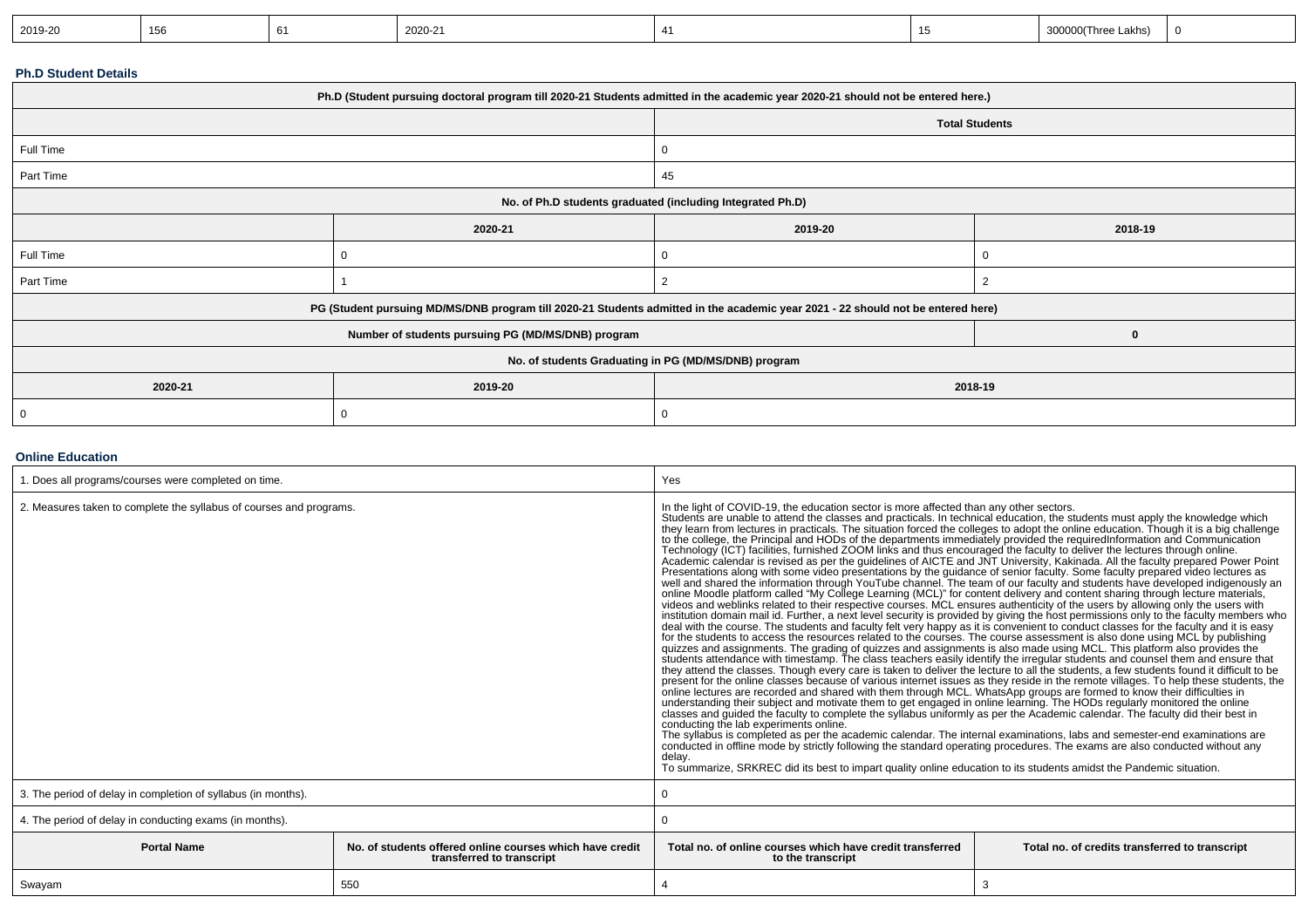y 0

# **Financial Resources: Utilised Amount for the Capital expenditure for previous 3 years**

| <b>Academic Year</b>                                                                            | 2020-21                                                                            | 2019-20                                                                                              | 2018-19                                                         |
|-------------------------------------------------------------------------------------------------|------------------------------------------------------------------------------------|------------------------------------------------------------------------------------------------------|-----------------------------------------------------------------|
|                                                                                                 | <b>Utilised Amount</b>                                                             | <b>Utilised Amount</b>                                                                               | <b>Utilised Amount</b>                                          |
|                                                                                                 |                                                                                    | Annual Capital Expenditure on Academic Activities and Resources (excluding expenditure on buildings) |                                                                 |
| Library                                                                                         | 2354573 (Twenty Three Lakhs Fifty Four Thousand Five<br>Hundred and Seventy Three) | 3047000 (Thirty Lakhs Forty Seven Thousand)                                                          | 2875000 (Twenty Eight Lakhs Seventy Five Thousand)              |
| New Equipment for Laboratories                                                                  | 4357969 (Forty Three Lakhs Fifty Seven Thousand Nine<br>Hundred and Sixty Nine)    | 31050000 (Three Crores Ten Lakhs Fifty Thousand)                                                     | 20302000 (Two Crores Three Lakhs Two Thousand)                  |
| <b>Engineering Workshops</b>                                                                    | 5210572 (Fifty Two Lakhs Ten Thousand Five Hundred and<br>Seventy Two)             | 5373000 (Fifty Three Lakhs Seventy Three Thousand)                                                   | 4535000 (Forty Five Lakhs Thirty Five Thousand)                 |
| Other expenditure on creation of Capital Assets (excluding<br>expenditure on Land and Building) | 1304184 (Thirteen Lakhs Four Thousand One Hundred and<br>Eighty Four)              | 61314300 (Six Crores Thirteen Lakhs Fourteen Thousand<br>Three Hundred)                              | 112028000 (Eleven Crores Twenty Lakhs Twenty Eight<br>Thousand) |

#### **Financial Resources: Utilised Amount for the Operational expenditure for previous 3 years**

| <b>Academic Year</b>                                                                                                                                                                           | 2020-21                                                                                                  | 2019-20                                                                | 2018-19                                                                  |  |  |  |  |  |
|------------------------------------------------------------------------------------------------------------------------------------------------------------------------------------------------|----------------------------------------------------------------------------------------------------------|------------------------------------------------------------------------|--------------------------------------------------------------------------|--|--|--|--|--|
|                                                                                                                                                                                                | <b>Utilised Amount</b>                                                                                   | <b>Utilised Amount</b>                                                 | <b>Utilised Amount</b>                                                   |  |  |  |  |  |
|                                                                                                                                                                                                | <b>Annual Operational Expenditure</b>                                                                    |                                                                        |                                                                          |  |  |  |  |  |
| Salaries (Teaching and Non Teaching staff)                                                                                                                                                     | 399998893 (Thirty Nine Crores Ninety Nine Lakhs Ninety Eight<br>Thousand Eight Hundred and Ninety Three) | 434936000 (Forty Three Crores Forty Nine Lakhs Thirty Six<br>Thousand) | 349369000 (Thirty Four Crores Ninety Three Lakhs Sixty Nine<br>Thousand) |  |  |  |  |  |
| Maintenance of Academic Infrastructure or consumables and<br>other running expenditures(excluding maintenance of hostels<br>and allied services, rent of the building, depreciation cost, etc) | 29499480 (Two Crores Ninety Four Lakhs Ninety Nine<br>Thousand Four Hundred and Eighty )                 | 23192000 (Two Crores Thirty One Lakhs Ninety Two<br>Thousand)          | 8495000 (Eighty Four Lakhs Ninety Five Thousand)                         |  |  |  |  |  |
| Seminars/Conferences/Workshops                                                                                                                                                                 | 2522031 (Twenty Five Lakhs Twenty Two Thousand Thirty<br>One)                                            | 1456000 (Fourteen Lakhs Fifty Six Thousand)                            | 1336000 (Thirteen Lakhs Thirty Six Thousand)                             |  |  |  |  |  |

#### **IPR**

| Calendar year            | 2020 | 2019 | 2018 |
|--------------------------|------|------|------|
| No. of Patents Published |      |      |      |
| No. of Patents Granted   |      |      |      |

# **Sponsored Research Details**

| <b>Financial Year</b>                    | 2020-21                                                                 | 2019-20                                                         | 2018-19                                            |
|------------------------------------------|-------------------------------------------------------------------------|-----------------------------------------------------------------|----------------------------------------------------|
| Total no. of Sponsored Projects          |                                                                         |                                                                 |                                                    |
| Total no. of Funding Agencies            |                                                                         |                                                                 |                                                    |
| Total Amount Received (Amount in Rupees) | 9834934                                                                 | 8315311                                                         | 12231000                                           |
| Amount Received in Words                 | Ninety Eight Lakhs Thirty Four Thousand Nine Hundred and<br>Thirty Four | Eighty Three Lakhs Fifteen Thousand Three Hundred and<br>Eleven | One Crore Twenty Two Lakhs and Thirty One Thousand |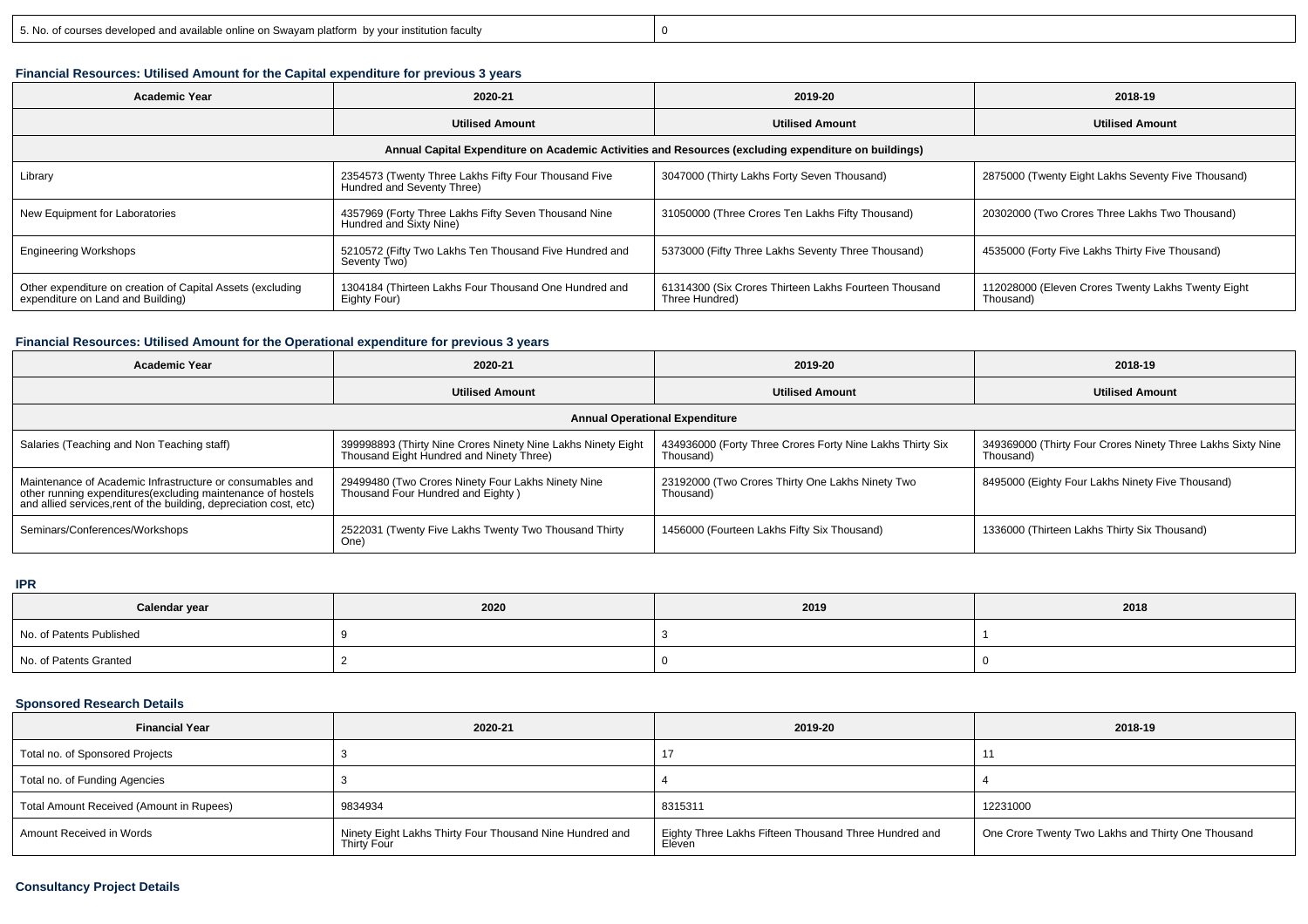| <b>Financial Year</b>                    | 2020-21                                                      | 2019-20                                        | 2018-19                                |
|------------------------------------------|--------------------------------------------------------------|------------------------------------------------|----------------------------------------|
| Total no. of Consultancy Projects        | 249                                                          | 484                                            |                                        |
| Total no. of Client Organizations        |                                                              | 68                                             | -50                                    |
| Total Amount Received (Amount in Rupees) | 5566415                                                      | 6848010                                        | 8745000                                |
| Amount Received in Words                 | Fifty Five Lakhs Sixty Six Thousand Four Hundred and Fifteen | Sixty Eight Lakhs Forty Eight Thousand and Ten | Eighty Seven Lakhs Forty Five Thousand |

# **Executive Development Program/Management Development Programs**

| <b>Financial Year</b>                                                             | 2020-21        | 2019-20 | 2018-19 |
|-----------------------------------------------------------------------------------|----------------|---------|---------|
| Total no. of Executive Development Programs/ Management<br>Development Programs   | $\overline{0}$ |         |         |
| Total no. of Participants                                                         |                |         |         |
| Total Annual Earnings (Amount in Rupees)(Excluding Lodging<br>& Boarding Charges) | $\bf{0}$       |         |         |
| Total Annual Earnings in Words                                                    | Zero           | Zero    | Zero    |

# **PCS Facilities: Facilities of physically challenged students**

| 1. Do your institution buildings have Lifts/Ramps?                                                                                                         | Yes, more than 80% of the buildings |
|------------------------------------------------------------------------------------------------------------------------------------------------------------|-------------------------------------|
| 2. Do your institution have provision for walking aids, including wheelchairs and transportation from one building to another for<br>handicapped students? | Yes                                 |
| 3. Do your institution buildings have specially designed toilets for handicapped students?                                                                 | Yes, more than 80% of the buildings |

### **Accreditation**

#### **NBA Accreditation**

| 1. Does your institute have a valid NBA Accreditation? |                                                                                            | <b>YES</b> |                               |  |  |
|--------------------------------------------------------|--------------------------------------------------------------------------------------------|------------|-------------------------------|--|--|
|                                                        | Total number of programs (whose two batches have passed out) in the institution/department |            | Number of programs accredited |  |  |
| 12                                                     |                                                                                            | O          |                               |  |  |
| Name of the accredited program                         | Valid from                                                                                 | Valid upto | <b>Accreditation Status</b>   |  |  |
| <b>UG-Civil Engineering</b>                            | 04-06-2020                                                                                 | 30-06-2023 | Accredited for 3 years        |  |  |
| UG-Computer Science and Engineering                    | 04-06-2020                                                                                 | 30-06-2023 | Accredited for 3 years        |  |  |
| UG-Electronics and Communication Engineering           | 04-06-2020                                                                                 | 30-06-2023 | Accredited for 3 years        |  |  |
| <b>UG-Information Technology</b>                       | 04-06-2020                                                                                 | 30-06-2023 | Accredited for 3 years        |  |  |
| UG-Mechanical Engineering                              | 04-06-2020                                                                                 | 30-06-2023 | Accredited for 3 years        |  |  |
| UG-Electrical and Electronics Engineering              | 04-06-2020                                                                                 | 30-06-2023 | Accredited for 3 years        |  |  |

# **NAAC Accreditation**

| 1. Does vour institute have a valid NAAC Accreditation? | NO |
|---------------------------------------------------------|----|
|---------------------------------------------------------|----|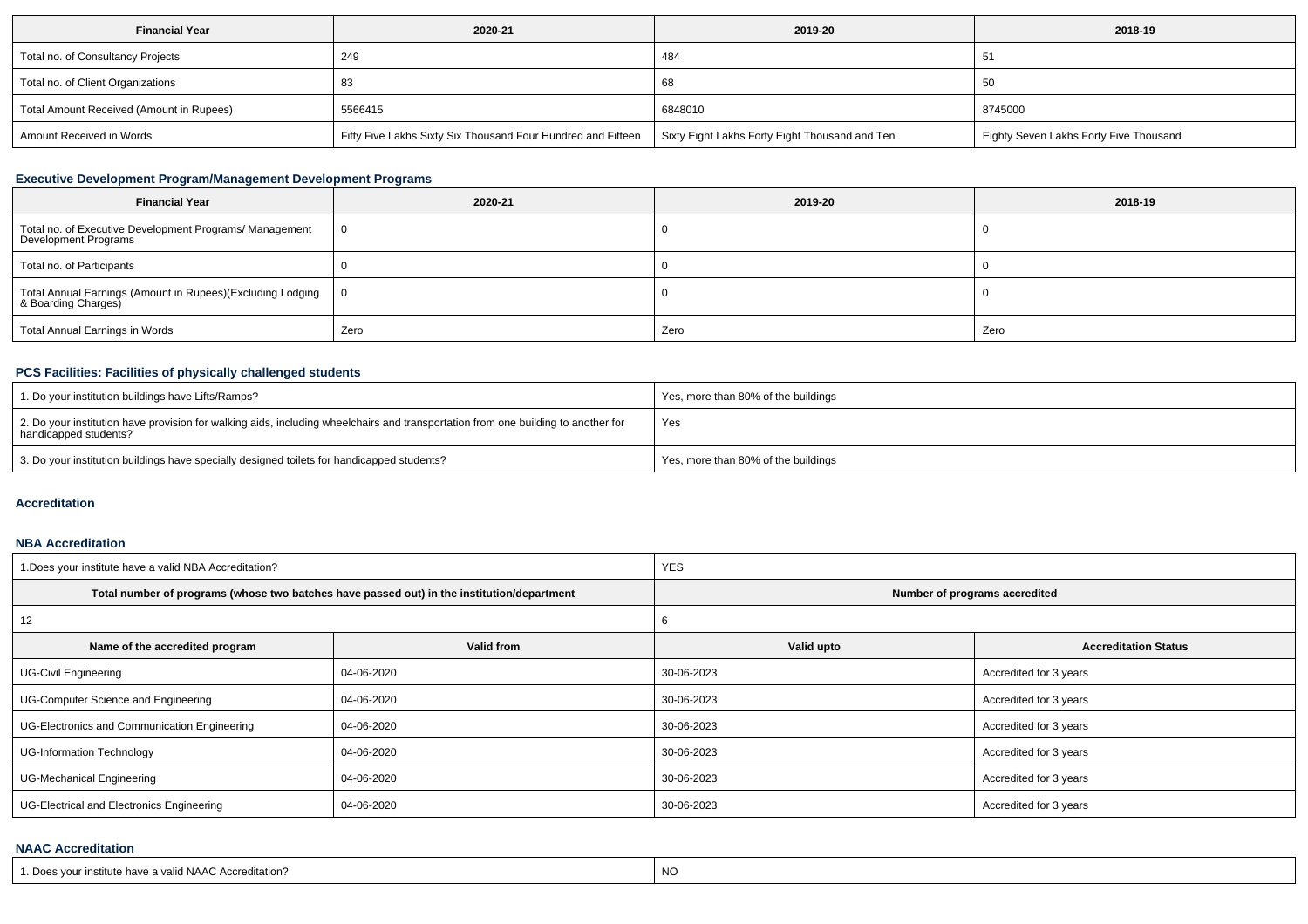# **Faculty Details**

| Srno           | Name                       | Age    | <b>Designation</b>         | Gender | Qualification | <b>Experience (In</b><br>Months) | <b>Currently working</b><br>with institution? | <b>Joining Date</b> | <b>Leaving Date</b>      | <b>Association type</b> |
|----------------|----------------------------|--------|----------------------------|--------|---------------|----------------------------------|-----------------------------------------------|---------------------|--------------------------|-------------------------|
| $\mathbf{1}$   | G Pavan Kumar              | 40     | <b>Assistant Professor</b> | Male   | M.Tech        | 230                              | Yes                                           | 14-07-2005          | $\overline{a}$           | Regular                 |
| $\overline{2}$ | <b>B</b> Mothi Ram         | 42     | <b>Assistant Professor</b> | Male   | M.Tech        | 246                              | No                                            | 17-07-2006          | 05-06-2021               | Regular                 |
| 3              | B V D S Sekhar             | 47     | Associate Professor        | Male   | Ph.D          | 246                              | Yes                                           | 01-10-2001          |                          | Regular                 |
| 4              | G Veeranna                 | 45     | <b>Assistant Professor</b> | Male   | M.Tech        | 227                              | Yes                                           | 16-08-2005          | $\overline{\phantom{a}}$ | Regular                 |
| 5              | J Rajanikanth              | 37     | <b>Assistant Professor</b> | Male   | M.Tech        | 181                              | Yes                                           | 17-07-2006          | $\sim$                   | Regular                 |
| 6              | K Aruna Kumari             | 44     | <b>Assistant Professor</b> | Female | M.Tech        | 230                              | Yes                                           | 25-06-2007          | $\overline{\phantom{a}}$ | Regular                 |
| $\overline{7}$ | K Chandra Sekhar           | 34     | <b>Assistant Professor</b> | Male   | M.Tech        | 144                              | Yes                                           | 01-04-2010          | $\sim$                   | Regular                 |
| 8              | K Padmanabha<br>Raju       | 57     | Associate Professor        | Male   | M.Tech        | 429                              | Yes                                           | 02-12-1985          | $\sim$                   | Regular                 |
| 9              | K V S S R Murthy           | 46     | <b>Assistant Professor</b> | Male   | M.Tech        | 262                              | Yes                                           | 17-07-2008          | $\sim$                   | Regular                 |
| 10             | P Bharat Siva<br>Varma     | 34     | <b>Assistant Professor</b> | Male   | Ph.D          | 142                              | Yes                                           | 01-07-2011          | $\overline{\phantom{a}}$ | Regular                 |
| 11             | P V Prasanna<br>Kumar      | 37     | <b>Assistant Professor</b> | Male   | M. Phil       | 166                              | Yes                                           | 20-08-2008          | $\overline{\phantom{a}}$ | Regular                 |
| 12             | S Rajesh                   | 37     | Associate Professor        | Male   | Ph.D          | 181                              | Yes                                           | 17-07-2006          | $\overline{\phantom{a}}$ | Regular                 |
| 13             | V Chandra Sekhar           | 51     | Associate Professor        | Male   | Ph.D          | 286                              | Yes                                           | 06-12-2006          | $\overline{\phantom{a}}$ | Regular                 |
| 14             | V Venkateswara<br>Raju     | 58     | Associate Professor        | Male   | M.Tech        | 348                              | Yes                                           | 02-08-1992          | $\overline{\phantom{a}}$ | Regular                 |
| 15             | A Balakrishna              | 61     | Professor                  | Male   | Ph.D          | 372                              | Yes                                           | 01-09-1990          | $\sim$                   | Regular                 |
| 16             | A Bhargav                  | 30     | <b>Assistant Professor</b> | Male   | M.Tech        | 73                               | Yes                                           | 15-07-2015          | $\overline{\phantom{a}}$ | Regular                 |
| 17             | A C S V Prasad             | 46     | Associate Professor        | Male   | Ph.D          | 264                              | Yes                                           | 17-07-2006          | $\overline{\phantom{a}}$ | Regular                 |
| 18             | A Harish Varma             | 31     | <b>Assistant Professor</b> | Male   | M.Tech        | 116                              | Yes                                           | 01-10-2012          | $\sim$                   | Regular                 |
| 19             | A Hemanth Kumar<br>Raju    | 29     | <b>Assistant Professor</b> | Male   | M.Tech        | 60                               | Yes                                           | 10-12-2016          | $\overline{\phantom{a}}$ | Regular                 |
| 20             | A Jagadish Kumar           | 33     | <b>Assistant Professor</b> | Female | Ph.D          | $\overline{4}$                   | Yes                                           | 15-03-2021          | $\overline{\phantom{a}}$ | Regular                 |
| 21             | A Krishna Deepika          | 32     | <b>Assistant Professor</b> | Female | M.Tech        | 23                               | Yes                                           | 26-08-2019          | $\overline{\phantom{a}}$ | Regular                 |
| 22             | A Kumar Raja               | 34     | <b>Assistant Professor</b> | Male   | M.Tech        | 142                              | Yes                                           | 01-11-2011          | $\sim$                   | Regular                 |
| 23             | A L Lavanya                | 36     | <b>Assistant Professor</b> | Female | M.Tech        | 158                              | Yes                                           | 01-09-2012          | $\overline{\phantom{a}}$ | Regular                 |
| 24             | A M S V Sushma             | 26     | <b>Assistant Professor</b> | Female | M.Tech        | 25                               | Yes                                           | 24-08-2019          | $\sim$                   | Regular                 |
| 25             | A Neelima                  | 28     | <b>Assistant Professor</b> | Female | M.Tech        | 82                               | Yes                                           | 22-06-2017          | $\sim$                   | Regular                 |
| 26             | APSVVSNL<br>Narasimha Raju | 71     | <b>Assistant Professor</b> | Male   | Ph.D          | 500                              | No                                            | 01-07-2016          | 31-01-2021               | Regular                 |
| 27             | A Subrahmanyam<br>Raju     | 60     | Professor                  | Male   | Ph.D          | 430                              | Yes                                           | 07-12-1985          | $\sim$                   | Regular                 |
| 28             | A Venkatesh                | $38\,$ | <b>Assistant Professor</b> | Male   | <b>MBA</b>    | 139                              | No                                            | 18-12-2012          | 30-11-2020               | Regular                 |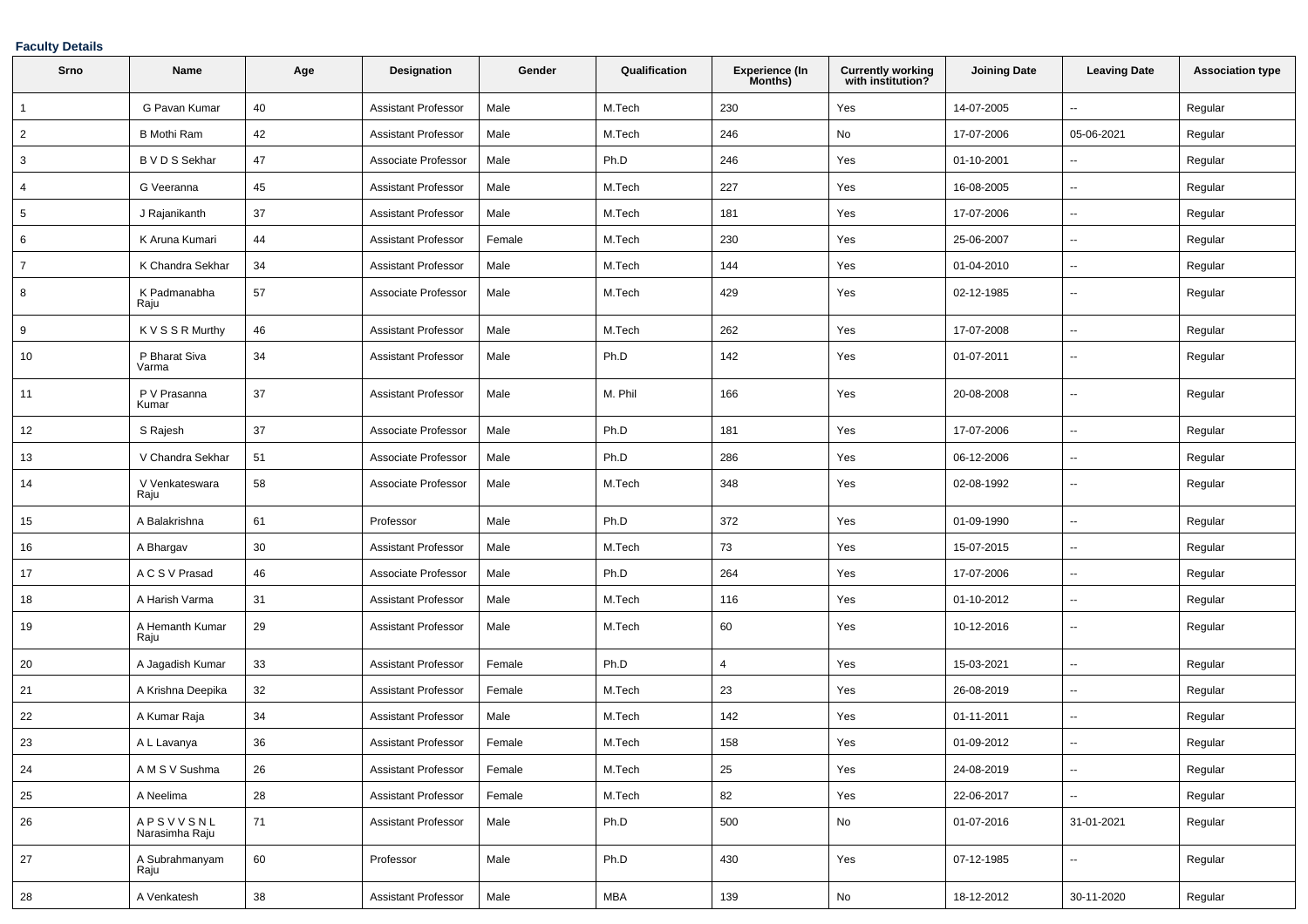| 29 | Alluri Venkata<br>Chaitanya Varma | 29 | <b>Assistant Professor</b> | Male   | M.Tech     | 23             | Yes | 26-08-2019 | $\overline{\phantom{a}}$ | Regular |
|----|-----------------------------------|----|----------------------------|--------|------------|----------------|-----|------------|--------------------------|---------|
| 30 | <b>B Bhagya Prasad</b>            | 33 | <b>Assistant Professor</b> | Male   | M.E.       | 144            | Yes | 01-10-2012 | $\overline{\phantom{a}}$ | Regular |
| 31 | <b>B Durga Prasad</b>             | 28 | <b>Assistant Professor</b> | Male   | M.Tech     | 27             | Yes | 24-08-2019 | --                       | Regular |
| 32 | B Eswara Rao                      | 26 | <b>Assistant Professor</b> | Male   | M.Tech     | 25             | Yes | 24-08-2019 | ⊷.                       | Regular |
| 33 | B L V Siva Rama<br>Krishna        | 30 | <b>Assistant Professor</b> | Male   | M.Tech     | 73             | Yes | 01-08-2016 | $\overline{\phantom{a}}$ | Regular |
| 34 | <b>B</b> Madhavi                  | 44 | <b>Assistant Professor</b> | Female | M.Tech     | 27             | Yes | 26-08-2019 | $\overline{\phantom{a}}$ | Regular |
| 35 | <b>B</b> Mounika                  | 27 | <b>Assistant Professor</b> | Female | M.Tech     | 39             | Yes | 23-07-2018 | --                       | Regular |
| 36 | B N V Narasimha<br>Raju           | 32 | <b>Assistant Professor</b> | Male   | M.Tech     | 142            | Yes | 10-10-2011 | $\sim$                   | Regular |
| 37 | B Nagababu                        | 37 | <b>Assistant Professor</b> | Male   | M.Tech     | 6              | Yes | 07-01-2021 | $\overline{\phantom{a}}$ | Regular |
| 38 | <b>B Pavan Kumar</b>              | 42 | <b>Assistant Professor</b> | Male   | M. Phil    | 243            | Yes | 11-09-2009 | $\overline{\phantom{a}}$ | Regular |
| 39 | <b>B R Phani kumar</b>            | 60 | Professor                  | Male   | Ph.D       | 418            | Yes | 14-07-2016 | --                       | Regular |
| 40 | B Rajyalakshmi                    | 35 | <b>Assistant Professor</b> | Female | M.Tech     | 4              | Yes | 15-03-2021 | ⊷.                       | Regular |
| 41 | B Ramesh Babu                     | 35 | <b>Assistant Professor</b> | Male   | <b>MCA</b> | 132            | Yes | 02-05-2018 | $\overline{\phantom{a}}$ | Regular |
| 42 | <b>B Ravi Kanth</b>               | 41 | <b>Assistant Professor</b> | Male   | Ph.D       | 99             | No  | 10-08-2016 | 31-12-2020               | Regular |
| 43 | <b>B</b> Revathi                  | 34 | <b>Assistant Professor</b> | Female | M.E.       | 157            | Yes | 02-07-2012 | $\overline{\phantom{a}}$ | Regular |
| 44 | <b>B S Santhoshi</b>              | 26 | <b>Assistant Professor</b> | Female | M.Tech     | 25             | Yes | 24-08-2019 | $\overline{\phantom{a}}$ | Regular |
| 45 | <b>B</b> Sanjay                   | 32 | <b>Assistant Professor</b> | Male   | M.Tech     | 142            | Yes | 01-10-2012 | --                       | Regular |
| 46 | B Satya Sai<br>Santhosh           | 29 | <b>Assistant Professor</b> | Male   | M.Tech     | 83             | Yes | 01-09-2014 | $\overline{\phantom{a}}$ | Regular |
| 47 | <b>B</b> Srinivasu                | 47 | <b>Assistant Professor</b> | Male   | M.Tech     | 4              | Yes | 15-03-2021 | Ξ.                       | Regular |
| 48 | <b>B</b> Tapasvi                  | 30 | <b>Assistant Professor</b> | Male   | M.Tech     | 73             | Yes | 10-07-2015 | --                       | Regular |
| 49 | <b>B</b> Teja Sree                | 28 | <b>Assistant Professor</b> | Female | M.Tech     | 85             | Yes | 01-08-2014 | --                       | Regular |
| 50 | <b>B Tulasi Ram</b>               | 25 | <b>Assistant Professor</b> | Male   | M.Tech     | 4              | Yes | 15-03-2021 | $\mathbf{u}$             | Regular |
| 51 | B V Satyanarayana                 | 26 | <b>Assistant Professor</b> | Male   | M.Tech     | $\overline{4}$ | Yes | 15-03-2021 | ⊶.                       | Regular |
| 52 | B Venkata Krishna                 | 34 | <b>Assistant Professor</b> | Male   | M.Tech     | 145            | Yes | 01-10-2013 | -−                       | Regular |
| 53 | Baskar C                          | 54 | <b>Assistant Professor</b> | Male   | MBA        | 270            | Yes | 02-12-2017 | ⊷.                       | Regular |
| 54 | Bh Ravi Kumar<br>Varma            | 53 | Professor                  | Male   | Ph.D       | 347            | Yes | 01-10-1992 | $\overline{\phantom{a}}$ | Regular |
| 55 | <b>Bh Revathi</b>                 | 33 | <b>Assistant Professor</b> | Female | M.Tech     | 42             | Yes | 24-10-2019 | ⊶.                       | Regular |
| 56 | Bh Subrahmanya<br>Diwakar         | 35 | Professor                  | Male   | Ph.D       | 166            | Yes | 23-12-2016 | $\overline{\phantom{a}}$ | Regular |
| 57 | Bh Sudha Rani                     | 31 | <b>Assistant Professor</b> | Female | M.Tech     | 114            | Yes | 01-07-2016 | Щ,                       | Regular |
| 58 | BH V N Lakshmi                    | 55 | Professor                  | Female | Ph.D       | 246            | Yes | 01-03-2021 | Ξ.                       | Regular |
| 59 | Bh V S R K Raju                   | 52 | Professor                  | Male   | Ph.D       | 346            | Yes | 01-10-1992 | н,                       | Regular |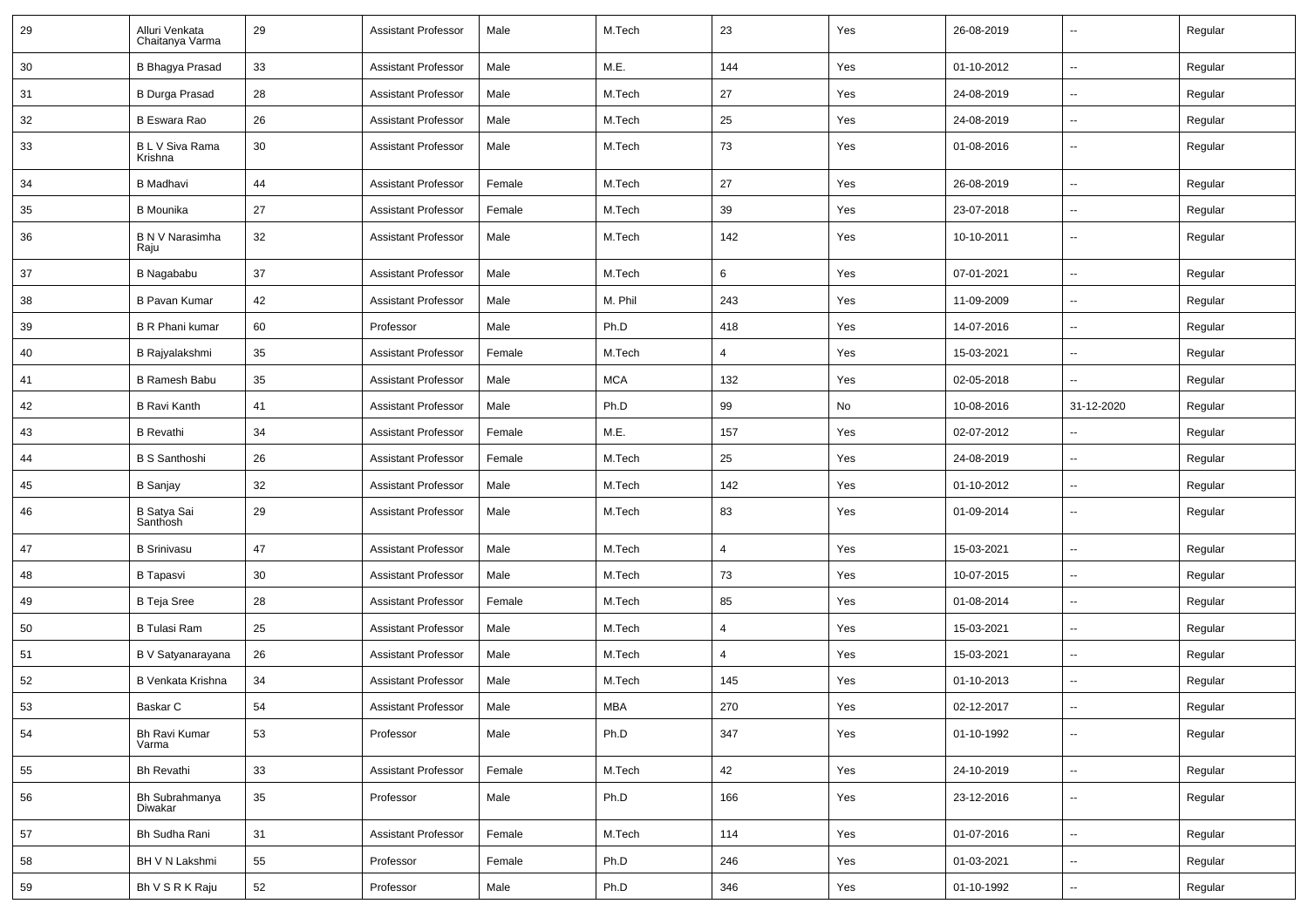| 60 | Bh V S S N Raju           | 54 | Professor                  | Male   | Ph.D   | 350    | Yes | 22-06-1992 | $\overline{\phantom{a}}$ | Regular |
|----|---------------------------|----|----------------------------|--------|--------|--------|-----|------------|--------------------------|---------|
| 61 | C N B Rao                 | 66 | Professor                  | Male   | Ph.D   | 476    | No  | 10-07-2015 | 15-10-2021               | Regular |
| 62 | CVSRKRaju                 | 59 | Associate Professor        | Male   | M.Tech | 382    | Yes | 01-11-1990 | --                       | Regular |
| 63 | CH Dileep<br>Chakravarthy | 35 | <b>Assistant Professor</b> | Male   | M.Tech | 162    | Yes | 06-08-2014 | $\overline{\phantom{a}}$ | Regular |
| 64 | Ch Divakar                | 56 | Professor                  | Male   | Ph.D   | 370    | Yes | 06-10-2017 | $\overline{a}$           | Regular |
| 65 | Ch Durga Prasad           | 29 | <b>Assistant Professor</b> | Male   | M.Tech | 67     | Yes | 11-01-2016 | --                       | Regular |
| 66 | Ch Gopala Raju            | 57 | Associate Professor        | Male   | M.Tech | 398    | Yes | 10-11-1998 | ⊷.                       | Regular |
| 67 | Ch Hari Mohan             | 47 | <b>Assistant Professor</b> | Male   | Ph.D   | 286    | Yes | 02-11-2016 | ⊶.                       | Regular |
| 68 | Ch Murali                 | 39 | <b>Assistant Professor</b> | Male   | M.Tech | 221    | Yes | 17-06-2005 | --                       | Regular |
| 69 | Ch N V S Swamy            | 30 | <b>Assistant Professor</b> | Male   | M.Tech | 73     | Yes | 20-07-2015 | --                       | Regular |
| 70 | Ch Raghuram               | 29 | <b>Assistant Professor</b> | Male   | M.Tech | 70     | Yes | 02-11-2018 | --                       | Regular |
| 71 | Ch Rama Bhadri<br>Raju    | 34 | <b>Assistant Professor</b> | Male   | Ph.D   | 144    | Yes | 01-09-2009 | $\overline{a}$           | Regular |
| 72 | Ch Rambabu                | 55 | <b>Assistant Professor</b> | Male   | M.Tech | 17     | No  | 26-02-2020 | 01-02-2022               | Regular |
| 73 | Ch Rami Naidu             | 29 | <b>Assistant Professor</b> | Male   | M.Tech | 70     | Yes | 18-07-2016 | $\overline{\phantom{a}}$ | Regular |
| 74 | Ch Ravi Swaroop           | 29 | <b>Assistant Professor</b> | Male   | M.Tech | 42     | Yes | 01-05-2018 | ⊷.                       | Regular |
| 75 | Ch Roopa Jhansi<br>Rani   | 43 | <b>Assistant Professor</b> | Female | M.A    | 234    | Yes | 01-02-2016 | --                       | Regular |
| 76 | Ch Siva<br>Subrahmanyam   | 30 | <b>Assistant Professor</b> | Male   | M.Tech | 73     | Yes | 10-07-2015 | --                       | Regular |
| 77 | Ch Someswara Rao          | 40 | <b>Assistant Professor</b> | Male   | Ph.D   | 235    | Yes | 03-12-2007 | -−                       | Regular |
| 78 | Ch Sri Lakshmi<br>Kranthi | 27 | <b>Assistant Professor</b> | Female | M.Tech | 73     | No  | 01-02-2020 | 31-07-2021               | Regular |
| 79 | Ch Sricharan              | 35 | <b>Assistant Professor</b> | Male   | Ph.D   | 96     | Yes | 25-10-2018 | $\overline{\phantom{a}}$ | Regular |
| 80 | Ch Srinivas               | 57 | Associate Professor        | Male   | M.Tech | 382    | Yes | 01-09-1990 | --                       | Regular |
| 81 | Ch Suma                   | 26 | <b>Assistant Professor</b> | Female | M.Tech | 25     | Yes | 30-10-2019 | --                       | Regular |
| 82 | Ch Vinod Varma            | 31 | <b>Assistant Professor</b> | Male   | M.Tech | 73     | Yes | 10-07-2015 | $\overline{\phantom{a}}$ | Regular |
| 83 | D A Koteswara Rao         | 32 | <b>Assistant Professor</b> | Male   | M.Tech | 92     | Yes | 04-12-2013 | ⊶.                       | Regular |
| 84 | D Anusha                  | 35 | <b>Assistant Professor</b> | Female | M.Tech | 145    | Yes | 15-07-2009 | $\overline{\phantom{a}}$ | Regular |
| 85 | D Bhavani                 | 32 | <b>Assistant Professor</b> | Female | M.Tech | 142    | Yes | 15-07-2015 | $\overline{\phantom{a}}$ | Regular |
| 86 | D Chandrasekhar           | 38 | <b>Assistant Professor</b> | Male   | Ph.D   | 169    | Yes | 20-08-2008 | $\overline{\phantom{a}}$ | Regular |
| 87 | D Hemalatha               | 36 | <b>Assistant Professor</b> | Female | M.Tech | 158    | Yes | 01-08-2011 | $\overline{\phantom{a}}$ | Regular |
| 88 | D J V Prasad              | 53 | Associate Professor        | Male   | M.Tech | 322    | Yes | 21-01-1999 | $\overline{\phantom{a}}$ | Regular |
| 89 | D N S B Kavitha           | 38 | <b>Assistant Professor</b> | Female | M.Tech | $37\,$ | Yes | 05-09-2018 | н,                       | Regular |
| 90 | D Prudhvi Raju            | 33 | <b>Assistant Professor</b> | Male   | M.Tech | 143    | Yes | 01-10-2012 | н,                       | Regular |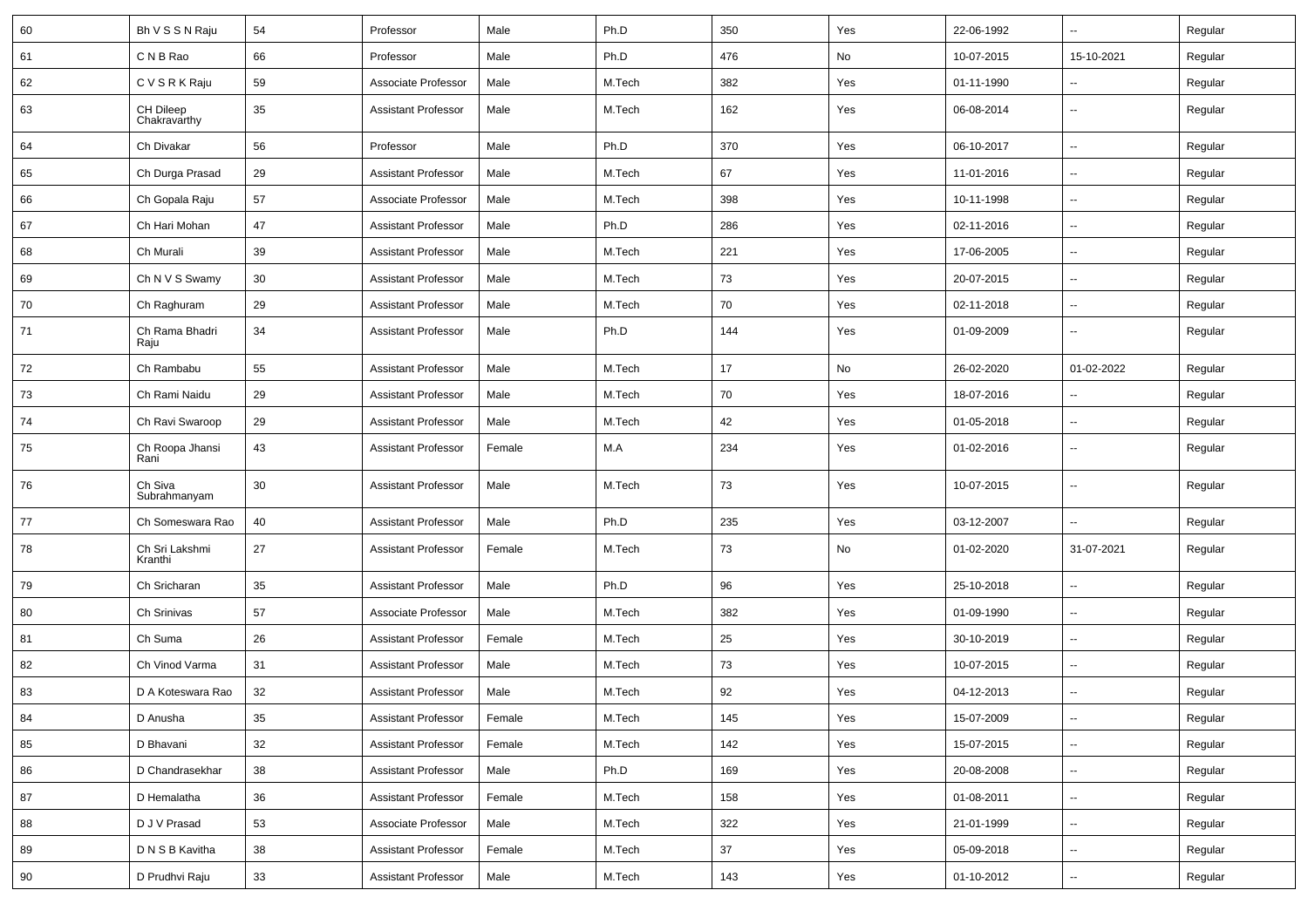| 91  | D Rajesh                | 28 | <b>Assistant Professor</b> | Male   | M.Tech       | 48  | Yes | 24-10-2019 | $\sim$                   | Regular |
|-----|-------------------------|----|----------------------------|--------|--------------|-----|-----|------------|--------------------------|---------|
| 92  | D Ratnagiri             | 50 | <b>Assistant Professor</b> | Male   | Ph.D         | 322 | Yes | 01-10-2008 | $\sim$                   | Regular |
| 93  | D Ravi Babu             | 38 | <b>Assistant Professor</b> | Male   | M.Tech       | 194 | Yes | 17-06-2005 | $\sim$                   | Regular |
| 94  | D S Phanindra<br>Varma  | 34 | <b>Assistant Professor</b> | Male   | M.Tech       | 147 | Yes | 10-07-2015 | $\sim$                   | Regular |
| 95  | D Shantanu              | 33 | <b>Assistant Professor</b> | Male   | Ph.D         | 36  | Yes | 07-11-2019 | $\sim$                   | Regular |
| 96  | D Sridevi               | 38 | <b>Assistant Professor</b> | Female | M. Phil      | 189 | Yes | 01-12-2008 | $\overline{\phantom{a}}$ | Regular |
| 97  | D V N Bharathi          | 38 | <b>Assistant Professor</b> | Female | M.Tech       | 72  | Yes | 15-07-2015 | $\sim$                   | Regular |
| 98  | D V R Mohan             | 61 | Professor                  | Male   | M.Tech       | 455 | No  | 29-09-1983 | 30-09-2021               | Regular |
| 99  | D Venkata Rao           | 67 | Professor                  | Male   | Ph.D         | 400 | Yes | 01-03-2017 | $\overline{\phantom{a}}$ | Regular |
| 100 | Dandu V S R K Raju      | 31 | <b>Assistant Professor</b> | Male   | M.Tech       | 25  | Yes | 24-10-2019 | $\sim$                   | Regular |
| 101 | E Ramanjaneya<br>Raju   | 33 | <b>Assistant Professor</b> | Male   | M.Tech       | 147 | Yes | 02-01-2016 | $\overline{\phantom{a}}$ | Regular |
| 102 | E Sita Rama Raju        | 37 | <b>Assistant Professor</b> | Male   | <b>PGDCA</b> | 153 | Yes | 11-07-2017 | $\sim$                   | Regular |
| 103 | E Suresh                | 33 | <b>Assistant Professor</b> | Male   | M.Tech       | 144 | Yes | 13-07-2016 | $\overline{\phantom{a}}$ | Regular |
| 104 | G Chatapathi Raju       | 57 | Associate Professor        | Male   | M.Tech       | 394 | Yes | 07-12-1998 | $\overline{\phantom{a}}$ | Regular |
| 105 | G Harish Kumar<br>Varma | 28 | <b>Assistant Professor</b> | Male   | M.Tech       | 73  | Yes | 15-07-2015 | $\sim$                   | Regular |
| 106 | G Hema Tammi<br>Raju    | 31 | <b>Assistant Professor</b> | Male   | M.Tech       | 88  | Yes | 21-10-2014 | $\sim$                   | Regular |
| 107 | G Kusuma                | 36 | <b>Assistant Professor</b> | Female | Ph.D         | 156 | Yes | 30-08-2019 | $\sim$                   | Regular |
| 108 | G L V Krishnam<br>Raju  | 33 | <b>Assistant Professor</b> | Male   | M.Tech       | 144 | Yes | 10-07-2015 | $\sim$                   | Regular |
| 109 | G Mahesh                | 57 | Associate Professor        | Male   | Ph.D         | 379 | Yes | 17-06-2005 | $\sim$                   | Regular |
| 110 | G N V G Sirisha         | 37 | <b>Assistant Professor</b> | Female | Ph.D         | 194 | Yes | 17-06-2005 | $\overline{\phantom{a}}$ | Regular |
| 111 | G N V Kishore           | 39 | <b>Assistant Professor</b> | Male   | Ph.D         | 41  | Yes | 17-05-2018 | $\overline{\phantom{a}}$ | Regular |
| 112 | G Naga Raju             | 42 | <b>Assistant Professor</b> | Male   | M.Tech       | 235 | Yes | 12-07-2004 | $\sim$                   | Regular |
| 113 | G Prathima              | 33 | <b>Assistant Professor</b> | Female | M.Tech       | 142 | Yes | 13-07-2012 | $\sim$                   | Regular |
| 114 | G Rama Balaji           | 40 | <b>Assistant Professor</b> | Male   | M.Tech       | 23  | Yes | 28-08-2019 | $\sim$                   | Regular |
| 115 | G Rama Krishnam<br>Raju | 35 | Assistant Professor        | Male   | M.Sc(Phy)    | 37  | Yes | 19-09-2018 | $\overline{\phantom{a}}$ | Regular |
| 116 | G Ramya Krishna         | 31 | <b>Assistant Professor</b> | Female | M.Tech       | 3   | Yes | 01-04-2021 | $\sim$                   | Regular |
| 117 | G S V Seshu Kumar       | 31 | <b>Assistant Professor</b> | Male   | M.Tech       | 106 | Yes | 10-07-2013 | $\overline{\phantom{a}}$ | Regular |
| 118 | G Sabarish              | 32 | Assistant Professor        | Male   | M.Tech       | 142 | Yes | 23-01-2016 | $\sim$                   | Regular |
| 119 | G Sai Priyanka          | 23 | <b>Assistant Professor</b> | Female | M.Tech       | 3   | Yes | 01-04-2021 | $\sim$                   | Regular |
| 120 | G Santhi                | 50 | <b>Assistant Professor</b> | Female | M. Phil      | 298 | Yes | 10-12-2001 | $\sim$                   | Regular |
| 121 | G Sarika                | 28 | <b>Assistant Professor</b> | Female | MP.Ed.       | 18  | Yes | 01-02-2020 | $\sim$                   | Regular |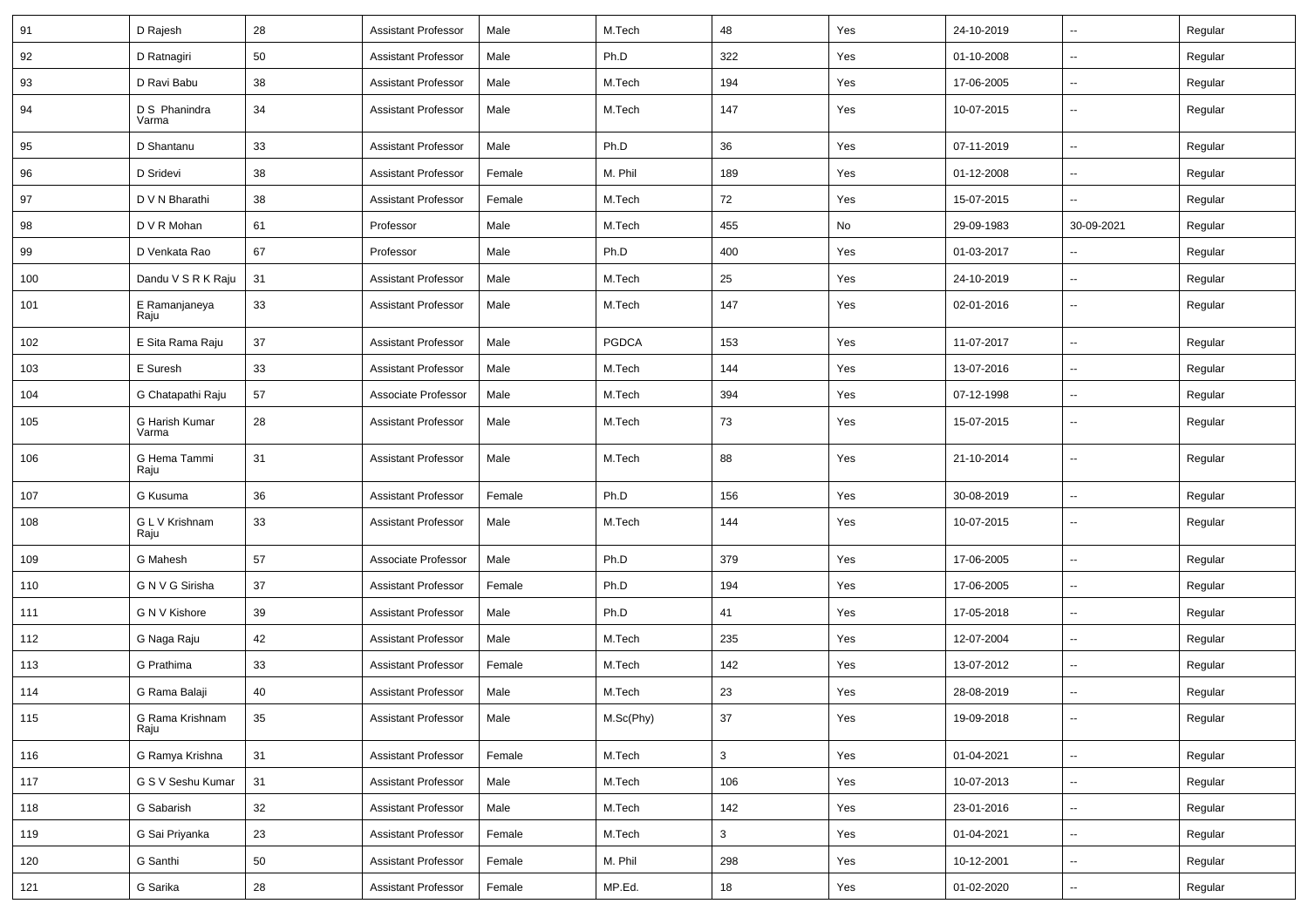| 122 | G Sasikala                   | 37     | <b>Assistant Professor</b> | Female | M.Tech     | 163 | Yes | 01-02-2008 | $\overline{\phantom{a}}$ | Regular |
|-----|------------------------------|--------|----------------------------|--------|------------|-----|-----|------------|--------------------------|---------|
| 123 | G Shyam Naresh               | 33     | <b>Assistant Professor</b> | Male   | M.Tech     | 60  | Yes | 16-11-2019 | -−                       | Regular |
| 124 | G Sri Bala                   | 37     | <b>Assistant Professor</b> | Female | M.Tech     | 180 | Yes | 07-07-2009 | -−                       | Regular |
| 125 | G Sri Satya                  | 27     | <b>Assistant Professor</b> | Female | M.Tech     | 25  | Yes | 24-10-2019 | $\overline{a}$           | Regular |
| 126 | G Suribabu                   | 40     | <b>Assistant Professor</b> | Male   | Ph.D       | 166 | Yes | 01-09-2012 | -−                       | Regular |
| 127 | G Swathi                     | 31     | <b>Assistant Professor</b> | Female | M.Tech     | 17  | Yes | 03-02-2020 | Ξ.                       | Regular |
| 128 | G Udaya Bhanu                | 39     | <b>Assistant Professor</b> | Female | M.Tech     | 25  | Yes | 24-08-2019 | Ξ.                       | Regular |
| 129 | G V Ramana Murthy            | 56     | Associate Professor        | Male   | <b>MBA</b> | 366 | No  | 01-02-2017 | 31-08-2021               | Regular |
| 130 | G V S Padma Rao              | 49     | Professor                  | Male   | M.Tech     | 294 | Yes | 15-10-1997 | $\overline{\phantom{a}}$ | Regular |
| 131 | G V Satyanarayana<br>Raju    | 70     | Professor                  | Male   | Ph.D       | 372 | No  | 01-07-2016 | 31-01-2021               | Regular |
| 132 | G Varalakshmi Devi           | 33     | <b>Assistant Professor</b> | Female | M.Tech     | 3   | Yes | 01-04-2021 | --                       | Regular |
| 133 | G Vidyasagar                 | 37     | <b>Assistant Professor</b> | Male   | Ph.D       | 144 | Yes | 05-07-2018 |                          | Regular |
| 134 | Gottumukkala<br>Bangarraju   | 70     | Professor                  | Male   | Ph.D       | 489 | No  | 10-10-2013 | 15-10-2021               | Regular |
| 135 | H K Ravi Rao                 | 58     | <b>Assistant Professor</b> | Male   | M. Phil    | 370 | No  | 23-03-2018 | 30-09-2021               | Regular |
| 136 | I Ajit Kumar                 | 33     | <b>Assistant Professor</b> | Male   | M.Tech     | 143 | Yes | 21-10-2014 | $\overline{a}$           | Regular |
| 137 | I Anil                       | 47     | <b>Assistant Professor</b> | Male   | Ph.D       | 254 | Yes | 01-03-2016 | --                       | Regular |
| 138 | I Hemalatha                  | 41     | Associate Professor        | Female | Ph.D       | 250 | Yes | 27-11-2000 | $\sim$                   | Regular |
| 139 | I Kranthi Kumar              | 28     | <b>Assistant Professor</b> | Male   | M.Tech     | 42  | Yes | 01-11-2019 | $\overline{\phantom{a}}$ | Regular |
| 140 | IRP Kumar Varma              | 35     | <b>Assistant Professor</b> | Male   | M.Tech     | 143 | Yes | 14-09-2009 | --                       | Regular |
| 141 | I Srinivasa Raju             | 45     | <b>Assistant Professor</b> | Male   | M.Tech     | 244 | Yes | 17-07-2006 | $\overline{\phantom{a}}$ | Regular |
| 142 | I Swetha Monica              | 33     | <b>Assistant Professor</b> | Female | M.Tech     | 142 | Yes | 02-11-2009 | $\overline{\phantom{a}}$ | Regular |
| 143 | J Jeevan Kumar               | 36     | <b>Assistant Professor</b> | Male   | M.Sc.      | 148 | Yes | 01-11-2014 | -−                       | Regular |
| 144 | J N S Surya<br>Narayana Raju | 30     | <b>Assistant Professor</b> | Male   | M.Tech     | 62  | Yes | 02-07-2016 | --                       | Regular |
| 145 | J Raghaveni                  | 34     | <b>Assistant Professor</b> | Female | M.Tech     | 145 | Yes | 01-09-2012 | $\overline{\phantom{a}}$ | Regular |
| 146 | J Ravi                       | 31     | <b>Assistant Professor</b> | Male   | M.Tech     | 82  | Yes | 15-07-2016 |                          | Regular |
| 147 | Javvadi Aruna<br>Kumari      | 36     | Assistant Professor        | Female | M.A        | 104 | Yes | 15-09-2017 | $\overline{\phantom{a}}$ | Regular |
| 148 | Jonnapalli Thulasi<br>Rajesh | $37\,$ | <b>Assistant Professor</b> | Male   | M.Tech     | 173 | Yes | 10-07-2015 | ц.                       | Regular |
| 149 | K Anji Reddy                 | 60     | Professor                  | Male   | Ph.D       | 394 | Yes | 12-12-1988 | ш.                       | Regular |
| 150 | K Bala Geeta                 | 23     | <b>Assistant Professor</b> | Female | M.Sc.      | 36  | Yes | 24-10-2019 | $\overline{\phantom{a}}$ | Regular |
| 151 | K Bala Sindhuri              | 34     | <b>Assistant Professor</b> | Male   | Ph.D       | 144 | Yes | 03-01-2011 | $\overline{\phantom{a}}$ | Regular |
| 152 | K Bhargavi                   | 29     | <b>Assistant Professor</b> | Female | M.Tech     | 82  | Yes | 13-10-2014 | −−                       | Regular |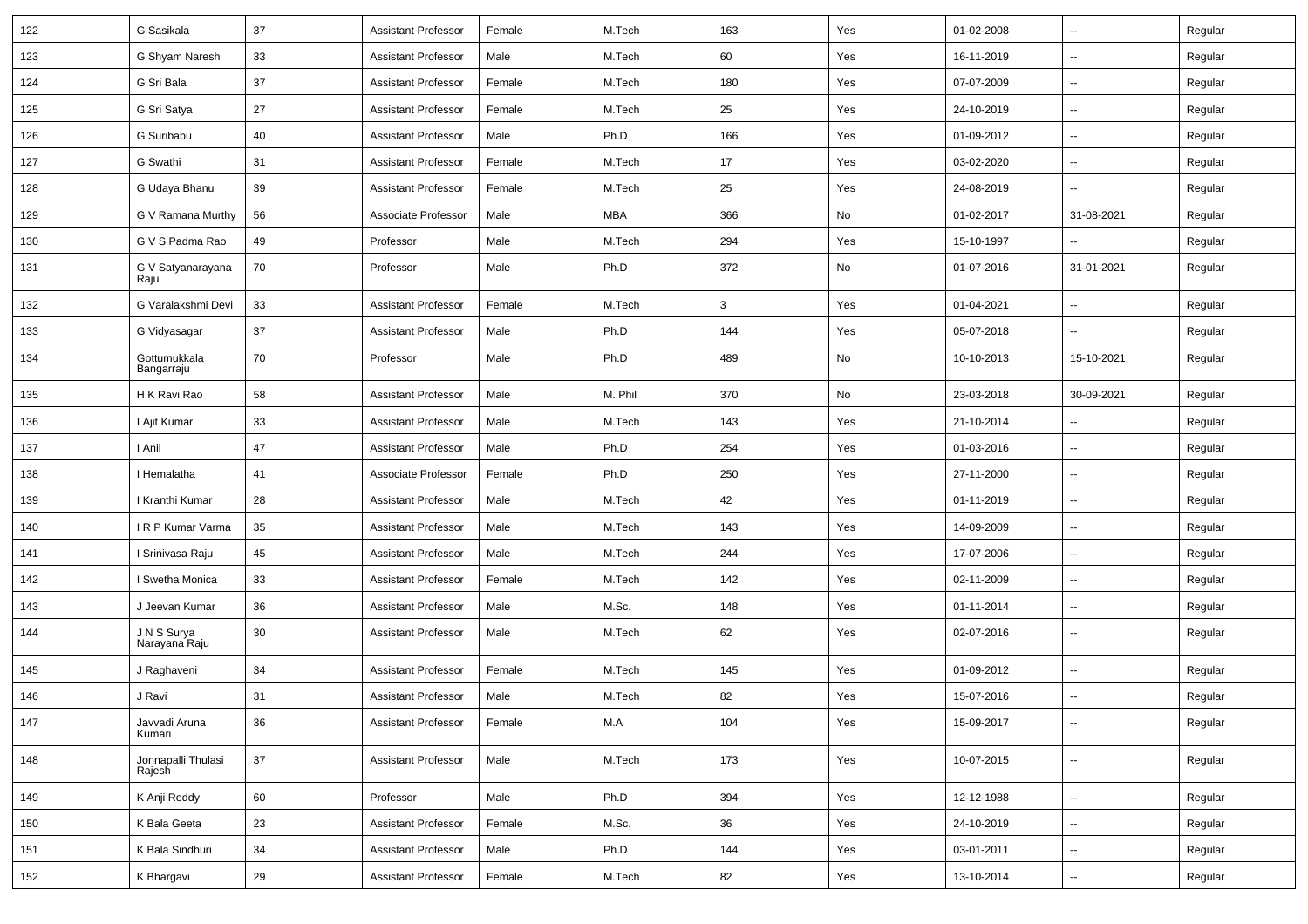| 153 | K Bhaskar                  | 61 | Professor                  | Male   | M.Tech        | 468 | Yes | 06-08-1982 | $\overline{\phantom{a}}$ | Regular |
|-----|----------------------------|----|----------------------------|--------|---------------|-----|-----|------------|--------------------------|---------|
| 154 | K Brahma Raju              | 53 | Professor                  | Male   | Ph.D          | 370 | Yes | 01-11-1990 | --                       | Regular |
| 155 | K Chalapathi Raju          | 33 | <b>Assistant Professor</b> | Male   | M.Tech        | 145 | Yes | 15-07-2015 | $\overline{\phantom{a}}$ | Regular |
| 156 | K D V Pavan Kumar<br>Varma | 30 | <b>Assistant Professor</b> | Male   | M.Tech        | 73  | Yes | 01-03-2017 | $\overline{\phantom{a}}$ | Regular |
| 157 | K Deepthi                  | 25 | <b>Assistant Professor</b> | Female | M.Tech        | 25  | Yes | 24-08-2019 | $\overline{\phantom{a}}$ | Regular |
| 158 | K Durga Bhavani            | 34 | <b>Assistant Professor</b> | Female | M.Tech        | 54  | Yes | 15-04-2017 | $\overline{\phantom{a}}$ | Regular |
| 159 | K Durga Hemanth<br>Kumar   | 33 | Assistant Professor        | Male   | M.Tech        | 48  | Yes | 24-08-2019 | $\sim$                   | Regular |
| 160 | K Gopala varma             | 32 | <b>Assistant Professor</b> | Male   | M.Tech        | 142 | Yes | 24-10-2017 | $\overline{\phantom{a}}$ | Regular |
| 161 | K Harikrishna              | 42 | <b>Assistant Professor</b> | Male   | M.Tech        | 230 | Yes | 20-06-2017 | $\sim$                   | Regular |
| 162 | K Jagadeep                 | 30 | <b>Assistant Professor</b> | Male   | M.Tech        | 55  | Yes | 02-11-2016 | $\overline{\phantom{a}}$ | Regular |
| 163 | K Kiran Kumar              | 40 | Assistant Professor        | Male   | M.Tech        | 231 | Yes | 16-08-2005 | --                       | Regular |
| 164 | K Kiran Kumar<br>Varma     | 50 | <b>Assistant Professor</b> | Male   | Ph.D          | 322 | Yes | 20-10-2016 | $\overline{\phantom{a}}$ | Regular |
| 165 | K Kishore Raju             | 43 | <b>Assistant Professor</b> | Male   | Ph.D          | 268 | Yes | 17-07-2006 | $\overline{\phantom{a}}$ | Regular |
| 166 | K Lakshmi Divya            | 30 | <b>Assistant Professor</b> | Female | M.Tech        | 82  | Yes | 02-11-2016 | $\overline{\phantom{a}}$ | Regular |
| 167 | KMNVSA<br>Sivaram          | 30 | <b>Assistant Professor</b> | Male   | M.Tech        | 88  | Yes | 21-10-2014 | $\overline{\phantom{a}}$ | Regular |
| 168 | K Mehar Ganesh             | 56 | Professor                  | Male   | Ph.D          | 358 | Yes | 01-05-2019 | ÷.                       | Regular |
| 169 | K N V<br>Satyanarayana     | 31 | <b>Assistant Professor</b> | Male   | M.Tech        | 110 | Yes | 02-07-2012 | $\sim$                   | Regular |
| 170 | K N V Suresh Varma         | 38 | <b>Assistant Professor</b> | Male   | M.Tech        | 142 | Yes | 08-11-2011 | $\sim$                   | Regular |
| 171 | K Naveen Babu              | 25 | <b>Assistant Professor</b> | Male   | <b>B.Tech</b> | 38  | No  | 04-10-2018 | 04-10-2021               | Regular |
| 172 | K Neelima                  | 40 | <b>Assistant Professor</b> | Female | <b>MBA</b>    | 230 | Yes | 18-07-2016 | $\overline{\phantom{a}}$ | Regular |
| 173 | K Pavan Kumar              | 31 | <b>Assistant Professor</b> | Male   | M.E.          | 79  | Yes | 01-06-2017 | $\overline{\phantom{a}}$ | Regular |
| 174 | K Pavan Raju               | 30 | <b>Assistant Professor</b> | Male   | M.Tech        | 17  | Yes | 26-02-2020 |                          | Regular |
| 175 | K Phani Varma              | 35 | <b>Assistant Professor</b> | Male   | M.Tech        | 18  | Yes | 01-02-2020 | $\overline{a}$           | Regular |
| 176 | K Prasada Raju             | 35 | <b>Assistant Professor</b> | Male   | M.Tech        | 152 | Yes | 20-07-2015 | $\sim$                   | Regular |
| 177 | K R Anjaneyulu             | 35 | Assistant Professor        | Male   | MCA           | 38  | No  | 27-08-2018 | 31-07-2021               | Regular |
| 178 | K R Sitarama Raju          | 41 | <b>Assistant Professor</b> | Male   | M.Tech        | 228 | Yes | 01-11-2002 | $\sim$                   | Regular |
| 179 | K R Vijaya Babu            | 36 | <b>Assistant Professor</b> | Male   | M.A           | 143 | Yes | 14-06-2017 | н.                       | Regular |
| 180 | K Radha Krishnam<br>Raju   | 70 | Professor                  | Male   | Ph.D          | 514 | Yes | 06-05-2016 | $\sim$                   | Regular |
| 181 | K Rama Krishnam<br>Raju    | 68 | Professor                  | Male   | Ph.D          | 502 | Yes | 01-09-2016 | ш.                       | Regular |
| 182 | K Ramaprasada<br>Raju      | 56 | Professor                  | Male   | Ph.D          | 413 | Yes | 28-03-1987 | $\overline{\phantom{a}}$ | Regular |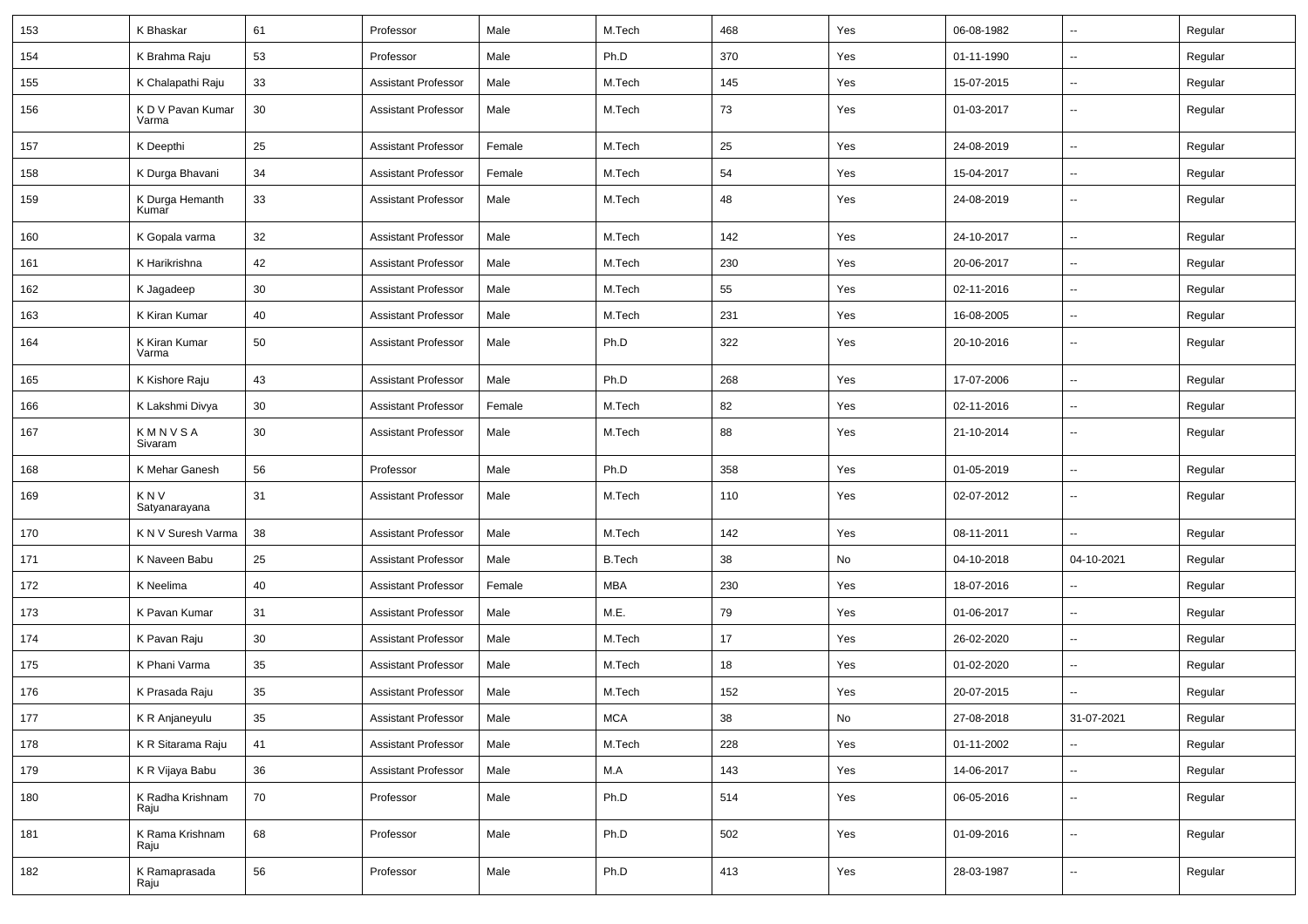| 183 | K S R Radika            | 48 | Associate Professor        | Female | Ph.D    | 17  | No  | 26-02-2020 | 05-01-2022               | Regular |
|-----|-------------------------|----|----------------------------|--------|---------|-----|-----|------------|--------------------------|---------|
| 184 | K S S Prasad Raju       | 37 | Assistant Professor        | Male   | M.Tech  | 156 | Yes | 06-08-2008 | $\sim$                   | Regular |
| 185 | K S Srinivasa Babu      | 37 | <b>Assistant Professor</b> | Male   | M. Phil | 180 | Yes | 23-08-2006 |                          | Regular |
| 186 | K Sai Sravani           | 29 | <b>Assistant Professor</b> | Female | M.Tech  | 41  | No  | 30-10-2019 | 16-08-2021               | Regular |
| 187 | K Sandeep Varma         | 33 | <b>Assistant Professor</b> | Male   | M.Tech  | 136 | No  | 01-09-2009 | 06-01-2021               | Regular |
| 188 | K Sandeep Varma         | 27 | <b>Assistant Professor</b> | Male   | M.Tech  | 25  | Yes | 24-08-2019 |                          | Regular |
| 189 | K Satya Varaprasad      | 52 | Professor                  | Male   | Ph.D    | 3   | Yes | 01-04-2021 | $\sim$                   | Regular |
| 190 | K Satyanarayana         | 62 | Professor                  | Male   | M.Tech  | 452 | No  | 14-12-1983 | 31-07-2021               | Regular |
| 191 | K Satyanarayana<br>Raju | 36 | <b>Assistant Professor</b> | Male   | M.Tech  | 143 | Yes | 01-04-2010 | ⊷.                       | Regular |
| 192 | K Sita Mahalakshmi      | 25 | <b>Assistant Professor</b> | Female | M.Tech  | 40  | No  | 23-07-2018 | 30-06-2021               | Regular |
| 193 | K Sitarama Raju         | 36 | Associate Professor        | Male   | Ph.D    | 156 | Yes | 06-08-2008 |                          | Regular |
| 194 | K Sravani               | 36 | <b>Assistant Professor</b> | Female | M.Tech  | 168 | Yes | 01-09-2012 | $\overline{\phantom{a}}$ | Regular |
| 195 | K Srinivas              | 49 | Associate Professor        | Male   | M.Tech  | 308 | Yes | 02-07-2005 | $\overline{\phantom{a}}$ | Regular |
| 196 | K Subbaramaiah          | 69 | Professor                  | Male   | Ph.D    | 489 | Yes | 01-09-2016 | $\sim$                   | Regular |
| 197 | K Sunil Kumar           | 39 | <b>Assistant Professor</b> | Male   | M.E.    | 158 | Yes | 08-11-2016 | $\sim$                   | Regular |
| 198 | K Suresh Babu           | 56 | Professor                  | Male   | Ph.D    | 371 | Yes | 14-09-1990 | $\sim$                   | Regular |
| 199 | K Swarajya Lakshmi      | 40 | <b>Assistant Professor</b> | Female | M.Sc.   | 224 | No  | 25-01-2016 | 31-07-2021               | Regular |
| 200 | K Swetha                | 37 | <b>Assistant Professor</b> | Female | M.Tech  | 170 | Yes | 18-06-2007 |                          | Regular |
| 201 | K Tarun Kumar           | 25 | <b>Assistant Professor</b> | Male   | M.Tech  | 46  | Yes | 18-07-2018 |                          | Regular |
| 202 | K V Krishnam Raju       | 39 | Associate Professor        | Male   | Ph.D    | 224 | Yes | 23-07-2003 | $\sim$                   | Regular |
| 203 | K V M Krishnam<br>Raju  | 53 | Professor                  | Male   | Ph.D    | 370 | Yes | 22-06-1992 | ⊷.                       | Regular |
| 204 | K V Ramana Murthy       | 57 | Professor                  | Male   | Ph.D    | 347 | Yes | 01-10-1992 | $\overline{\phantom{a}}$ | Regular |
| 205 | K V S N Raju            | 65 | Professor                  | Male   | Ph.D    | 490 | No  | 06-08-2016 | 15-10-2021               | Regular |
| 206 | K V Subba Raju          | 68 | Professor                  | Male   | Ph.D    | 497 | No  | 01-09-2016 | 15-10-2021               | Regular |
| 207 | K Venkat Rao            | 38 | Assistant Professor        | Male   | M.Tech  | 189 | Yes | 04-09-2014 | $\overline{\phantom{a}}$ | Regular |
| 208 | K Venkat Rao            | 32 | Assistant Professor        | Male   | M.Tech  | 142 | Yes | 18-07-2016 |                          | Regular |
| 209 | K Venkata Mounika       | 28 | Assistant Professor        | Male   | M.Tech  | 17  | Yes | 01-02-2020 | $\sim$                   | Regular |
| 210 | K Vijaya Nagavalli      | 40 | <b>Assistant Professor</b> | Female | M.Tech  | 40  | Yes | 23-07-2018 | $\sim$                   | Regular |
| 211 | K Yugandhar             | 30 | <b>Assistant Professor</b> | Male   | M.Tech  | 61  | Yes | 15-07-2016 | ⊷.                       | Regular |
| 212 | L Divya                 | 34 | <b>Assistant Professor</b> | Female | M.Tech  | 48  | Yes | 07-11-2019 | ⊷.                       | Regular |
| 213 | L V Srinivas            | 31 | <b>Assistant Professor</b> | Male   | M.Tech  | 82  | Yes | 11-07-2016 | $\sim$                   | Regular |
| 214 | M Sankar                | 36 | <b>Assistant Professor</b> | Male   | M.A     | 144 | Yes | 07-09-2017 | $\sim$                   | Regular |
| 215 | M Sitaramireddy         | 69 | Professor                  | Male   | Ph.D    | 442 | Yes | 15-11-1984 | $\sim$                   | Regular |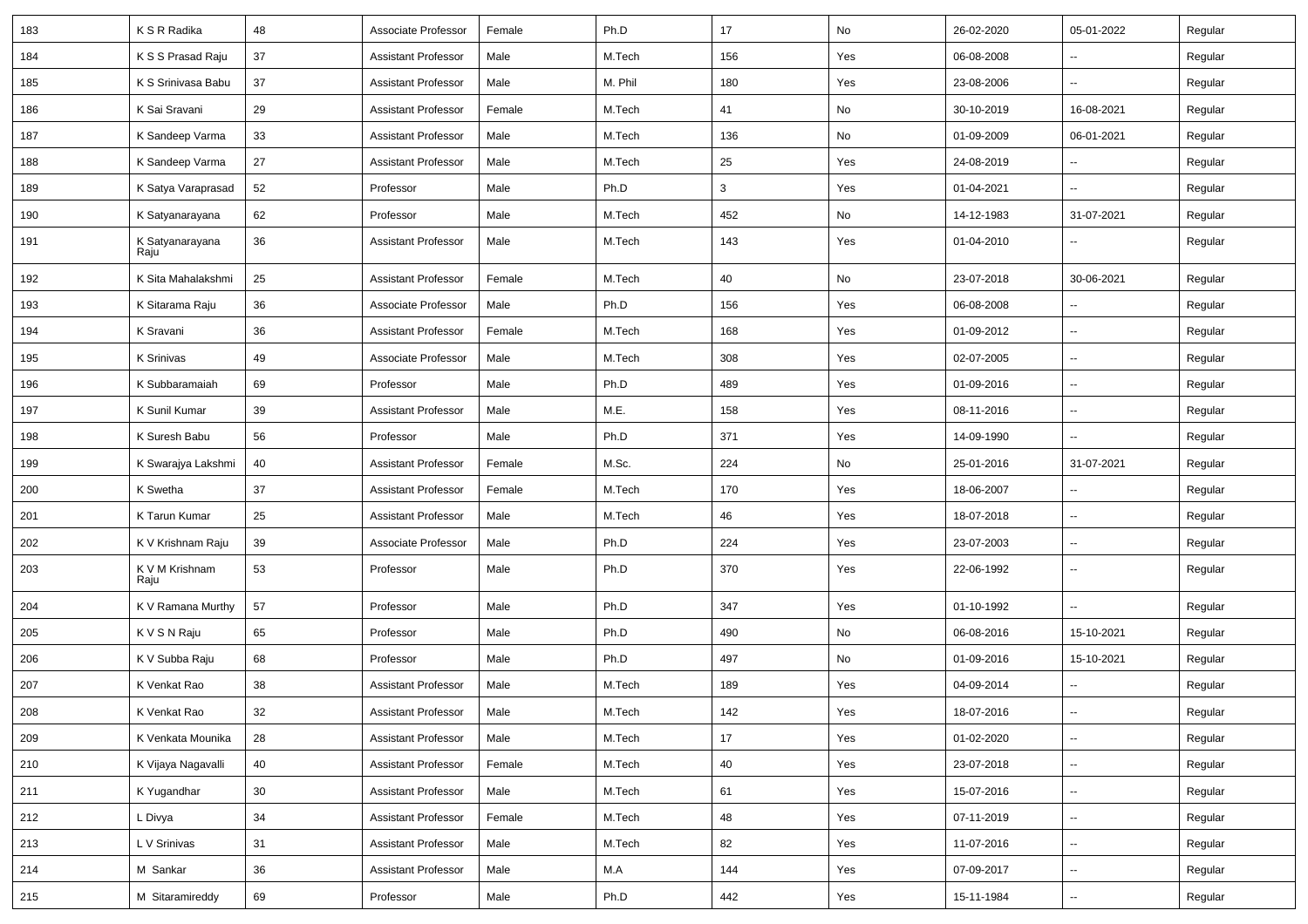| 216 | M Ajay Dilip Kumar            | 32     | <b>Assistant Professor</b> | Male   | M.Tech | 134                       | Yes | 01-10-2012 | $\overline{\phantom{a}}$ | Regular |
|-----|-------------------------------|--------|----------------------------|--------|--------|---------------------------|-----|------------|--------------------------|---------|
| 217 | M Anil Kumar                  | 34     | <b>Assistant Professor</b> | Male   | M.Tech | 148                       | Yes | 10-07-2013 | -−                       | Regular |
| 218 | M E C Vidya Sagar             | 33     | <b>Assistant Professor</b> | Male   | M.Tech | 144                       | Yes | 07-07-2016 | $\overline{\phantom{a}}$ | Regular |
| 219 | M Galeiah                     | 38     | <b>Assistant Professor</b> | Male   | M.Tech | 164                       | Yes | 01-01-2008 | $\overline{\phantom{a}}$ | Regular |
| 220 | M Hari Krishnam<br>Raju       | 36     | <b>Assistant Professor</b> | Male   | M.Tech | 184                       | Yes | 15-07-2015 | --                       | Regular |
| 221 | M Harun Kumar                 | 36     | <b>Assistant Professor</b> | Male   | M.Tech | 3                         | Yes | 01-04-2021 | ш,                       | Regular |
| 222 | M Indra Reddy                 | 30     | <b>Assistant Professor</b> | Male   | M.Tech | 100                       | Yes | 07-10-2013 | $\overline{\phantom{a}}$ | Regular |
| 223 | M Jagapathi Raju              | 62     | Professor                  | Male   | Ph.D   | 463                       | Yes | 01-06-1983 | $\sim$                   | Regular |
| 224 | M Janaki Devi                 | 30     | <b>Assistant Professor</b> | Female | M.Tech | 70                        | Yes | 15-07-2016 | -−                       | Regular |
| 225 | M Jeevana Sujitha             | 31     | <b>Assistant Professor</b> | Female | M.Tech | 130                       | Yes | 01-09-2012 | -−                       | Regular |
| 226 | M Kishore Varma               | 32     | <b>Assistant Professor</b> | Male   | M.Tech | 140                       | Yes | 01-11-2019 | --                       | Regular |
| 227 | M Krishna Satya<br>Varma      | 32     | <b>Assistant Professor</b> | Male   | M.Tech | 117                       | Yes | 13-10-2011 | -−                       | Regular |
| 228 | M Lohith Sri Krishna<br>Varma | 25     | <b>Assistant Professor</b> | Male   | M.Tech | 30                        | Yes | 24-08-2019 | -−                       | Regular |
| 229 | M N Varma                     | 62     | Professor                  | Male   | Ph.D   | 406                       | Yes | 15-11-1988 | --                       | Regular |
| 230 | M Nageswara Rao               | 31     | <b>Assistant Professor</b> | Male   | M.Tech | 61                        | Yes | 15-07-2016 | Ξ.                       | Regular |
| 231 | M Praveen Kumar               | 28     | <b>Assistant Professor</b> | Male   | M.Tech | 48                        | Yes | 24-10-2019 | Ξ.                       | Regular |
| 232 | M Rajesh                      | 27     | <b>Assistant Professor</b> | Male   | M.Tech | 25                        | Yes | 24-08-2019 | --                       | Regular |
| 233 | M S K Chaitanya               | 36     | <b>Assistant Professor</b> | Male   | M.Tech | 120                       | Yes | 11-03-2019 | -−                       | Regular |
| 234 | M S V S R Bhadri<br>Raju      | 47     | Professor                  | Male   | Ph.D   | 314                       | Yes | 08-08-2007 | $\overline{\phantom{a}}$ | Regular |
| 235 | M Sai Veerraju                | 49     | Professor                  | Male   | Ph.D   | 250                       | Yes | 23-06-2003 | --                       | Regular |
| 236 | M Saroja                      | 30     | <b>Assistant Professor</b> | Female | M.Tech | 104                       | Yes | 01-03-2017 | $\overline{\phantom{a}}$ | Regular |
| 237 | M Sarojini                    | 63     | Professor                  | Female | Ph.D   | 250                       | Yes | 01-03-2017 | $\sim$                   | Regular |
| 238 | M Satish Raja                 | 34     | <b>Assistant Professor</b> | Male   | M.Tech | 151                       | Yes | 13-10-2014 | $\sim$                   | Regular |
| 239 | M Satyanarayana               | 67     | Professor                  | Male   | Ph.D   | 3                         | Yes | 01-04-2021 | --                       | Regular |
| 240 | M Sindhuri Suseela            | 31     | <b>Assistant Professor</b> | Female | M.Tech | 131                       | Yes | 21-11-2017 | $\overline{\phantom{a}}$ | Regular |
| 241 | M Siva Krishnam<br>Raju       | 44     | <b>Assistant Professor</b> | Male   | Ph.D   | 238                       | Yes | 04-08-2016 | --                       | Regular |
| 242 | M Srihari Varma               | 34     | <b>Assistant Professor</b> | Male   | Ph.D   | 144                       | Yes | 01-09-2012 | Ξ.                       | Regular |
| 243 | M Suneel                      | $37\,$ | <b>Assistant Professor</b> | Male   | M.Tech | 146                       | Yes | 23-01-2016 | Щ,                       | Regular |
| 244 | M Suresh Babu                 | 39     | Associate Professor        | Male   | Ph.D   | 222                       | Yes | 02-07-2015 | Щ,                       | Regular |
| 245 | M Surya Kiran<br>Varma        | 29     | <b>Assistant Professor</b> | Male   | M.Tech | $\mathbf{3}$              | Yes | 01-04-2021 | $\sim$                   | Regular |
| 246 | M V S Siva Krishna            | 25     | <b>Assistant Professor</b> | Male   | M.Tech | $\ensuremath{\mathsf{3}}$ | Yes | 01-04-2021 | $\overline{\phantom{a}}$ | Regular |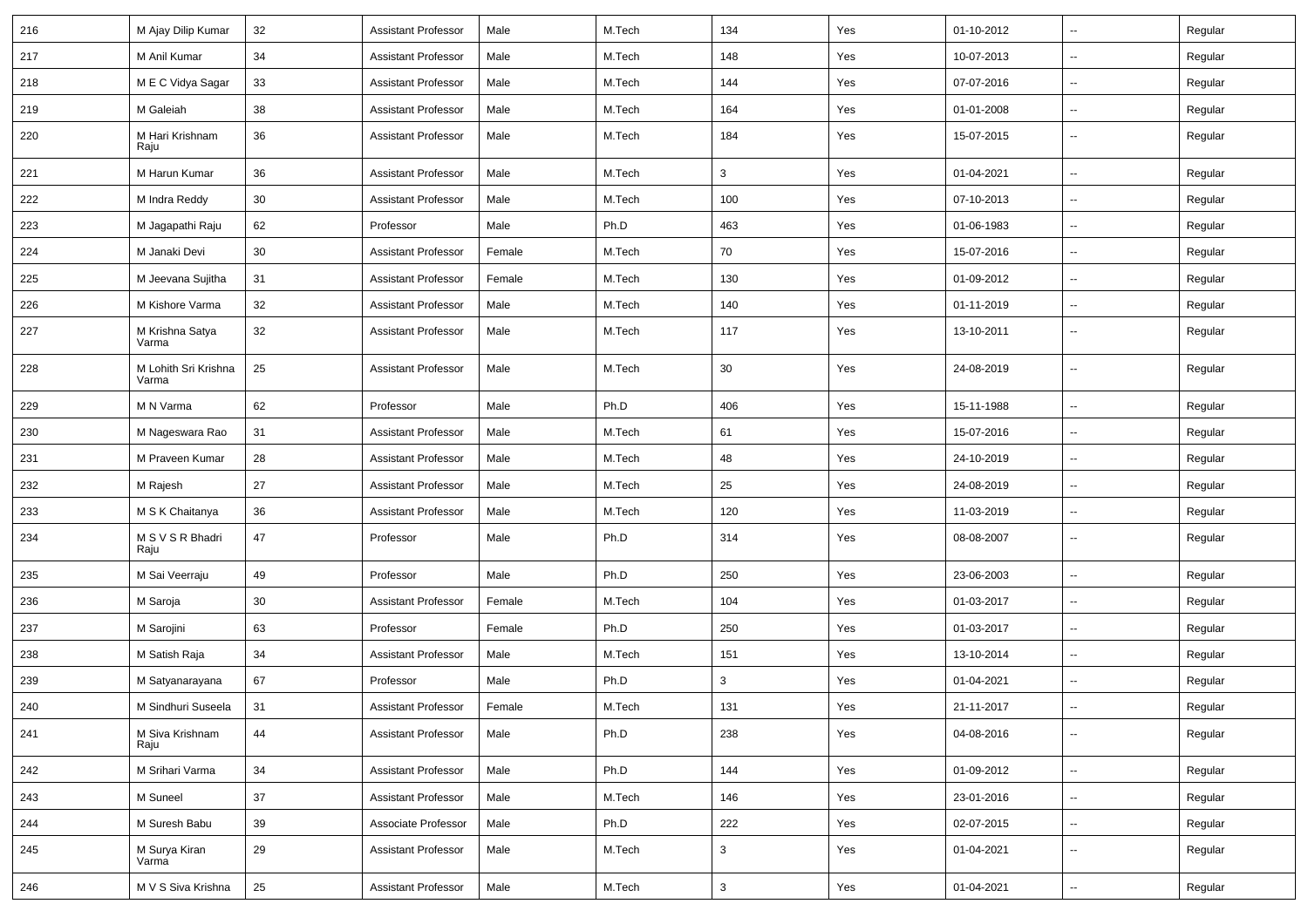| 247 | M V Someswara<br>Rao           | 39 | <b>Assistant Professor</b> | Male   | Ph.D        | 166            | Yes | 18-10-2007 |                          | Regular |
|-----|--------------------------------|----|----------------------------|--------|-------------|----------------|-----|------------|--------------------------|---------|
| 248 | M V Subba Rao                  | 38 | <b>Assistant Professor</b> | Male   | M.Tech      | 194            | Yes | 18-06-2005 | $\overline{\phantom{a}}$ | Regular |
| 249 | M Venkata Rao                  | 30 | <b>Assistant Professor</b> | Male   | M.Tech      | 84             | Yes | 05-08-2014 | -−                       | Regular |
| 250 | M Vijaya Rama Raju             | 56 | Associate Professor        | Male   | M.Tech      | 394            | Yes | 20-11-1998 | --                       | Regular |
| 251 | Maddala Sridevi                | 34 | <b>Assistant Professor</b> | Female | M.Tech      | 38             | Yes | 17-08-2020 | -−                       | Regular |
| 252 | Manohar Reddy<br>Sannapa Reddy | 29 | <b>Assistant Professor</b> | Male   | M.Tech      | 23             | Yes | 26-08-2019 | $\overline{\phantom{a}}$ | Regular |
| 253 | Md Riyaz                       | 35 | <b>Assistant Professor</b> | Male   | M.A         | 167            | Yes | 01-08-2016 | Ξ.                       | Regular |
| 254 | Mohammed Azahar<br>Ahmed       | 32 | <b>Assistant Professor</b> | Male   | M.Tech      | 139            | Yes | 15-07-2015 | н.                       | Regular |
| 255 | Muzeeb Khan Patan              | 33 | <b>Assistant Professor</b> | Male   | M.Tech      | 149            | Yes | 15-07-2015 | $\sim$                   | Regular |
| 256 | N Deshai                       | 39 | <b>Assistant Professor</b> | Male   | M.Tech      | 224            | Yes | 01-01-2008 | -−                       | Regular |
| 257 | N Devika                       | 29 | <b>Assistant Professor</b> | Female | M.Tech      | 86             | Yes | 01-03-2017 | -−                       | Regular |
| 258 | N Gopala Krishna<br>Murthy     | 52 | Associate Professor        | Male   | Ph.D        | 322            | Yes | 08-07-2015 | $\overline{\phantom{a}}$ | Regular |
| 259 | N Harsha                       | 33 | <b>Assistant Professor</b> | Male   | M.Tech      | 156            | Yes | 01-07-2011 | --                       | Regular |
| 260 | N K Kameswara<br>Rao           | 45 | Associate Professor        | Male   | Ph.D        | 264            | Yes | 08-01-2011 |                          | Regular |
| 261 | N L Pavan Kumar                | 32 | <b>Assistant Professor</b> | Male   | M.Tech      | 133            | Yes | 01-10-2015 | -−                       | Regular |
| 262 | N Navya                        | 25 | <b>Assistant Professor</b> | Female | M.Tech      | $\overline{4}$ | Yes | 01-03-2021 | $\overline{\phantom{a}}$ | Regular |
| 263 | N P S Acharyulu                | 40 | <b>Assistant Professor</b> | Male   | M. Phil     | 180            | Yes | 02-01-2019 | $\sim$                   | Regular |
| 264 | N Pavan Kumar                  | 36 | <b>Assistant Professor</b> | Male   | M.A         | 151            | Yes | 14-06-2017 | -−                       | Regular |
| 265 | N Pavan Varma                  | 29 | <b>Assistant Professor</b> | Male   | M.Tech      | 4              | Yes | 15-03-2021 | $\sim$                   | Regular |
| 266 | N Rama Devi                    | 37 | <b>Assistant Professor</b> | Female | M.Tech      | 189            | Yes | 10-07-2015 | --                       | Regular |
| 267 | N Satish                       | 32 | <b>Assistant Professor</b> | Male   | M.Tech      | 135            | Yes | 10-07-2013 | --                       | Regular |
| 268 | N Satish Kumar                 | 34 | <b>Assistant Professor</b> | Male   | Ph.D        | 147            | Yes | 23-01-2017 | Ξ.                       | Regular |
| 269 | N Siva Kishan                  | 42 | <b>Assistant Professor</b> | Male   | M.Tech      | 132            | Yes | 07-01-2019 | $\overline{\phantom{a}}$ | Regular |
| 270 | N Srinivasu                    | 51 | Professor                  | Male   | M.Tech      | 307            | Yes | 09-09-1996 | --                       | Regular |
| 271 | N Sudheer Kumar<br>Varma       | 31 | Assistant Professor        | Male   | M.Tech      | 109            | Yes | 13-07-2012 | $\sim$                   | Regular |
| 272 | N Udaya Kumar                  | 54 | Professor                  | Male   | Ph.D        | 347            | Yes | 01-10-1992 | $\overline{\phantom{a}}$ | Regular |
| 273 | N V A Bhavani                  | 30 | <b>Assistant Professor</b> | Female | M.Tech      | 107            | Yes | 01-10-2012 | $\overline{\phantom{a}}$ | Regular |
| 274 | N V S Phani Sai<br>Kumar       | 28 | <b>Assistant Professor</b> | Male   | M.Tech      | 75             | Yes | 01-11-2019 | $\overline{\phantom{a}}$ | Regular |
| 275 | N V Subba Raju                 | 61 | Professor                  | Male   | M.Tech      | 466            | No  | 20-12-1982 | 31-10-2021               | Regular |
| 276 | N Veerraju                     | 42 | <b>Assistant Professor</b> | Male   | <b>SLET</b> | 224            | Yes | 22-08-2006 | $\overline{\phantom{a}}$ | Regular |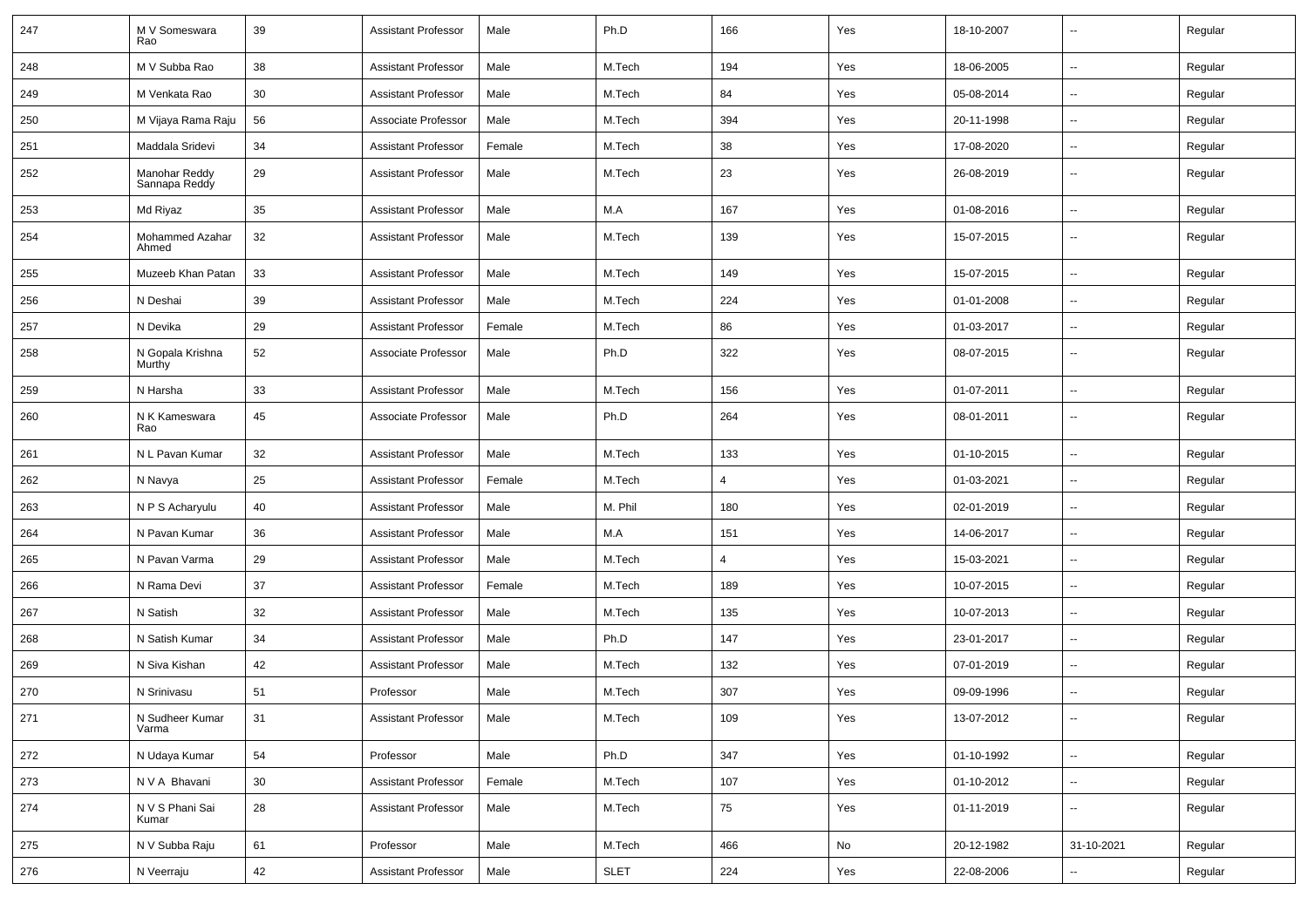| 277 | N Venkateswara<br>Rao        | 63 | Professor                  | Male   | M.Tech      | 454 | No  | 26-12-1983 | 15-10-2021               | Regular |
|-----|------------------------------|----|----------------------------|--------|-------------|-----|-----|------------|--------------------------|---------|
| 278 | Nakka kishore<br>Chandra dev | 32 | <b>Assistant Professor</b> | Male   | M.Tech      | 73  | Yes | 04-01-2016 | $\overline{\phantom{a}}$ | Regular |
| 279 | PARKRaju                     | 62 | Professor                  | Male   | Ph.D        | 470 | Yes | 21-06-1982 | $\sim$                   | Regular |
| 280 | P Bhavani                    | 44 | <b>Assistant Professor</b> | Female | Ph.D        | 234 | Yes | 03-10-2007 | -−                       | Regular |
| 281 | P Bhuvaneswari               | 41 | <b>Assistant Professor</b> | Female | M. Phil     | 233 | Yes | 01-08-2005 | $\overline{\phantom{a}}$ | Regular |
| 282 | PDSSLKumari                  | 37 | <b>Assistant Professor</b> | Female | M.Tech      | 180 | Yes | 26-08-2006 | --                       | Regular |
| 283 | P Jagadeesh                  | 29 | <b>Assistant Professor</b> | Male   | M.Tech      | 70  | Yes | 20-08-2015 | $\overline{\phantom{a}}$ | Regular |
| 284 | P Jahnavi                    | 30 | <b>Assistant Professor</b> | Female | M.Tech      | 40  | Yes | 23-07-2018 |                          | Regular |
| 285 | P James Vijay                | 30 | <b>Assistant Professor</b> | Male   | M.Tech      | 83  | No  | 11-07-2016 | 18-08-2021               | Regular |
| 286 | P Kanaka Raju                | 42 | <b>Assistant Professor</b> | Male   | M.Tech      | 224 | Yes | 02-11-2016 |                          | Regular |
| 287 | P Kanta Rao                  | 52 | Professor                  | Male   | Ph.D        | 332 | Yes | 18-07-2014 | $\overline{\phantom{a}}$ | Regular |
| 288 | P Krishna Kanth<br>Varma     | 39 | <b>Assistant Professor</b> | Male   | M.Tech      | 174 | Yes | 01-09-2009 | --                       | Regular |
| 289 | P Lakshmi                    | 46 | <b>Assistant Professor</b> | Female | M.Tech      | 126 | Yes | 02-04-2016 | $\overline{\phantom{a}}$ | Regular |
| 290 | P Lavanya                    | 28 | <b>Assistant Professor</b> | Female | M.Tech      | 74  | Yes | 04-07-2017 | --                       | Regular |
| 291 | P Naga Raju                  | 37 | <b>Assistant Professor</b> | Male   | M.Tech      | 166 | Yes | 04-11-2016 | $\overline{\phantom{a}}$ | Regular |
| 292 | P Neelima                    | 36 | <b>Assistant Professor</b> | Female | M.Tech      | 177 | Yes | 01-12-2006 | $\sim$                   | Regular |
| 293 | P Raghu<br>Venkatapathi Raju | 33 | <b>Assistant Professor</b> | Male   | M.Tech      | 143 | Yes | 02-11-2016 | $\overline{\phantom{a}}$ | Regular |
| 294 | P Raghuram                   | 36 | <b>Assistant Professor</b> | Male   | Ph.D        | 168 | Yes | 01-09-2012 | $\overline{\phantom{a}}$ | Regular |
| 295 | P Ramamurthy Raju            | 55 | Professor                  | Male   | Ph.D        | 394 | Yes | 26-06-1992 | $\overline{\phantom{a}}$ | Regular |
| 296 | P Ravi Varma                 | 34 | <b>Assistant Professor</b> | Male   | M.Tech      | 144 | Yes | 17-10-2013 | $\overline{\phantom{a}}$ | Regular |
| 297 | P S P R Swamy                | 32 | <b>Assistant Professor</b> | Male   | M.Tech      | 74  | Yes | 08-06-2017 | $\overline{\phantom{a}}$ | Regular |
| 298 | P Sailesh Babu               | 32 | <b>Assistant Professor</b> | Male   | M.Tech      | 138 | Yes | 11-07-2016 | $\mathbf{u}$             | Regular |
| 299 | P Satyanarayana<br>Raju      | 50 | <b>Assistant Professor</b> | Male   | Ph.D        | 230 | Yes | 25-08-2006 | н.                       | Regular |
| 300 | P Subba Raju                 | 36 | <b>Assistant Professor</b> | Male   | M.Tech      | 144 | Yes | 01-04-2010 | Ξ.                       | Regular |
| 301 | P Subba Rao                  | 59 | Professor                  | Male   | M.Sc.(Engg) | 433 | Yes | 26-07-1985 | $\sim$                   | Regular |
| 302 | P Syamala Rao                | 47 | <b>Assistant Professor</b> | Male   | M.Tech      | 46  | Yes | 07-12-2017 | щ.                       | Regular |
| 303 | P Trinadh Varma              | 35 | <b>Assistant Professor</b> | Male   | M.Tech      | 145 | Yes | 13-07-2009 | $\sim$                   | Regular |
| 304 | P Udaya Raju                 | 32 | Assistant Professor        | Male   | M.Tech      | 136 | Yes | 01-10-2012 | $\sim$                   | Regular |
| 305 | PVChRK<br>Santhosh           | 32 | <b>Assistant Professor</b> | Male   | M.Tech      | 48  | Yes | 07-11-2019 | $\sim$                   | Regular |
| 306 | P V Gopala Raju              | 58 | Associate Professor        | Male   | M.Tech      | 365 | Yes | 16-03-1991 | Щ,                       | Regular |
| 307 | P V N Raju                   | 65 | Professor                  | Male   | Ph.D        | 455 | No  | 13-09-1983 | 15-10-2021               | Regular |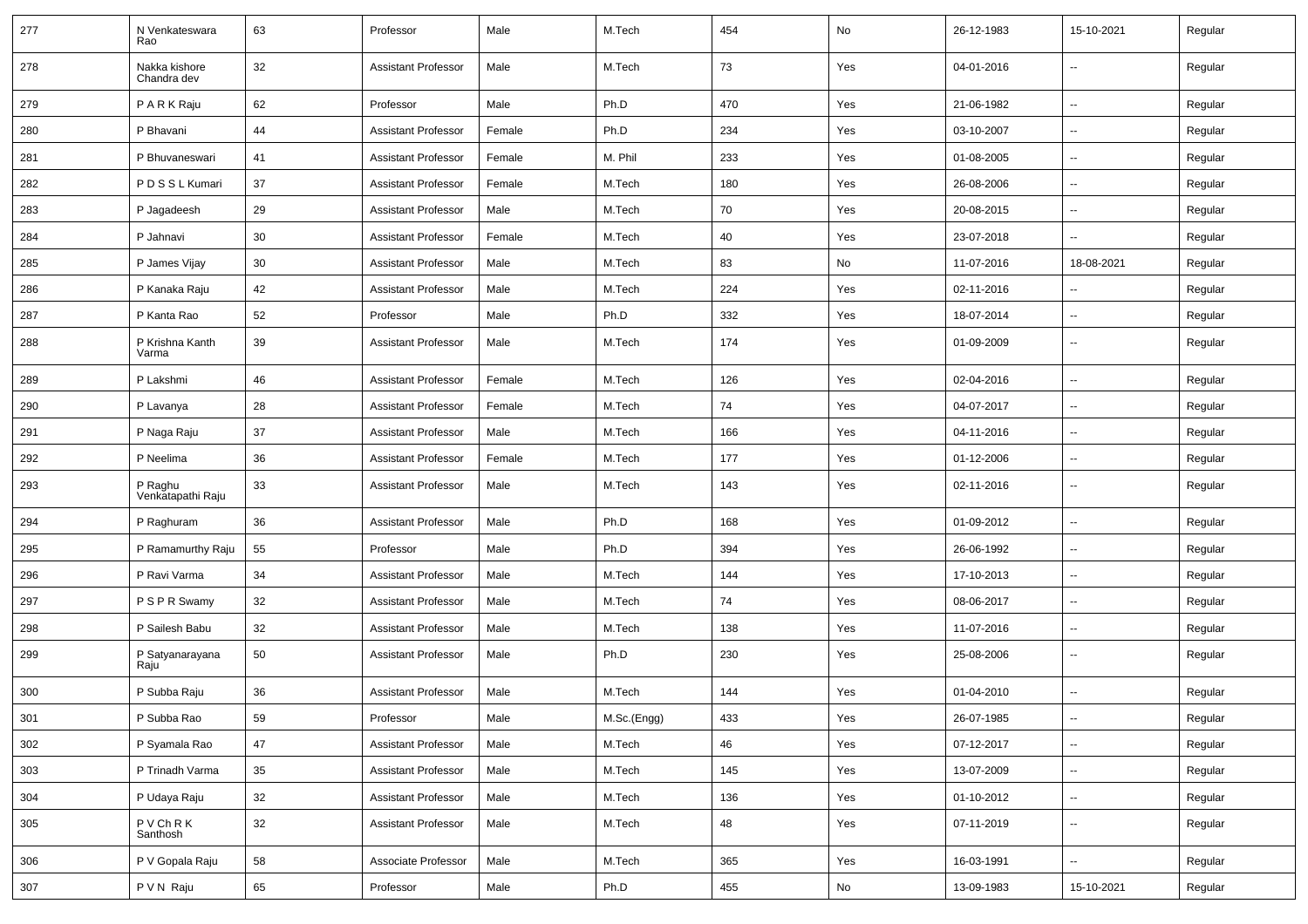| 308 | P V Narasimha Raju          | 26 | <b>Assistant Professor</b> | Male   | M.Tech | 19  | Yes | 09-12-2019 | -−                       | Regular |
|-----|-----------------------------|----|----------------------------|--------|--------|-----|-----|------------|--------------------------|---------|
| 309 | P V Narasimha Raju          | 62 | <b>Assistant Professor</b> | Male   | M.Tech | 468 | No  | 25-08-1982 | 21-06-2021               | Regular |
| 310 | P V R S Padma<br>Raju       | 57 | Associate Professor        | Male   | M.Tech | 394 | Yes | 01-12-1998 | -−                       | Regular |
| 311 | P V Rama Raju               | 62 | Professor                  | Male   | Ph.D   | 455 | No  | 13-09-1983 | 31-07-2021               | Regular |
| 312 | P V Rambabu                 | 35 | <b>Assistant Professor</b> | Male   | M.Tech | 160 | Yes | 17-09-2008 |                          | Regular |
| 313 | P V S Lakshmi<br>Aparna     | 41 | <b>Assistant Professor</b> | Female | Ph.D   | 17  | Yes | 20-02-2020 | $\sim$                   | Regular |
| 314 | P V S P Prasada<br>Raju     | 67 | Professor                  | Male   | Ph.D   | 467 | Yes | 01-03-2017 | $\sim$                   | Regular |
| 315 | P Vasundhara                | 31 | <b>Assistant Professor</b> | Female | M.Tech | 3   | Yes | 01-04-2021 | Щ,                       | Regular |
| 316 | P Vijay Kumar               | 39 | <b>Assistant Professor</b> | Male   | M.A    | 160 | Yes | 02-09-2011 | ⊶.                       | Regular |
| 317 | Penupothula Raju            | 30 | <b>Assistant Professor</b> | Male   | M.Tech | 82  | Yes | 08-08-2016 | -−                       | Regular |
| 318 | R Devi                      | 33 | <b>Assistant Professor</b> | Female | M.Tech | 4   | Yes | 15-03-2021 | $\sim$                   | Regular |
| 319 | R Krishna Chaitanya         | 40 | <b>Assistant Professor</b> | Male   | M.Tech | 234 | Yes | 17-06-2005 | --                       | Regular |
| 320 | R Lakshmi Prasanna          | 30 | <b>Assistant Professor</b> | Female | M.Tech | 41  | No  | 01-09-2018 | 01-06-2021               | Regular |
| 321 | R Leela Jyothi              | 31 | <b>Assistant Professor</b> | Female | M.Tech | 82  | Yes | 30-10-2019 | -−                       | Regular |
| 322 | R Mrutyunjayarao            | 66 | Professor                  | Male   | Ph.D   | 466 | Yes | 01-09-2016 | $\overline{\phantom{a}}$ | Regular |
| 323 | R N V Jagan Mohan           | 47 | Associate Professor        | Male   | Ph.D   | 291 | Yes | 15-05-2017 | -−                       | Regular |
| 324 | R Sai Srikanth<br>Varma     | 27 | <b>Assistant Professor</b> | Male   | M.Tech | 18  | Yes | 21-01-2020 | ⊷.                       | Regular |
| 325 | R Shiva Shankar             | 37 | <b>Assistant Professor</b> | Male   | M.Tech | 168 | Yes | 03-10-2008 | $\sim$                   | Regular |
| 326 | R Sirisha                   | 31 | <b>Assistant Professor</b> | Female | M.Tech | 4   | Yes | 15-03-2021 | ⊷.                       | Regular |
| 327 | R Subba Rao                 | 52 | Professor                  | Male   | Ph.D   | 346 | Yes | 02-11-2016 | -−                       | Regular |
| 328 | R Suresh Babu               | 37 | Assistant Professor        | Male   | M.Sc.  | 150 | Yes | 01-09-2016 | $\sim$                   | Regular |
| 329 | R Vitalram                  | 36 | <b>Assistant Professor</b> | Male   | Ph.D   | 18  | Yes | 21-01-2020 | ⊶.                       | Regular |
| 330 | Rameeza Begum<br>Sheik      | 37 | <b>Assistant Professor</b> | Female | M.Sc.  | 156 | Yes | 20-08-2008 | ⊶.                       | Regular |
| 331 | Reddy Rajeswari             | 30 | <b>Assistant Professor</b> | Female | M.Tech | 3   | Yes | 01-04-2021 | Щ.                       | Regular |
| 332 | SKVSTLava<br>Kumar          | 50 | <b>Assistant Professor</b> | Male   | Ph.D   | 231 | Yes | 01-08-2006 | $\overline{\phantom{a}}$ | Regular |
| 333 | S Lakshmi Ganesh            | 28 | <b>Assistant Professor</b> | Male   | M.Tech | 80  | Yes | 16-12-2016 | ш.                       | Regular |
| 334 | S Madhava Rao               | 31 | <b>Assistant Professor</b> | Male   | M.Tech | 108 | Yes | 26-09-2012 | $\overline{\phantom{a}}$ | Regular |
| 335 | S Naga Venkata<br>Subba Rao | 30 | <b>Assistant Professor</b> | Male   | M.Tech | 3   | Yes | 01-04-2021 | ш,                       | Regular |
| 336 | S Prasanthi                 | 35 | <b>Assistant Professor</b> | Female | M.Tech | 4   | Yes | 15-03-2021 | Щ.                       | Regular |
| 337 | S Rajasekhar Reddy          | 31 | <b>Assistant Professor</b> | Male   | M.E.   | 92  | Yes | 04-12-2013 | Щ,                       | Regular |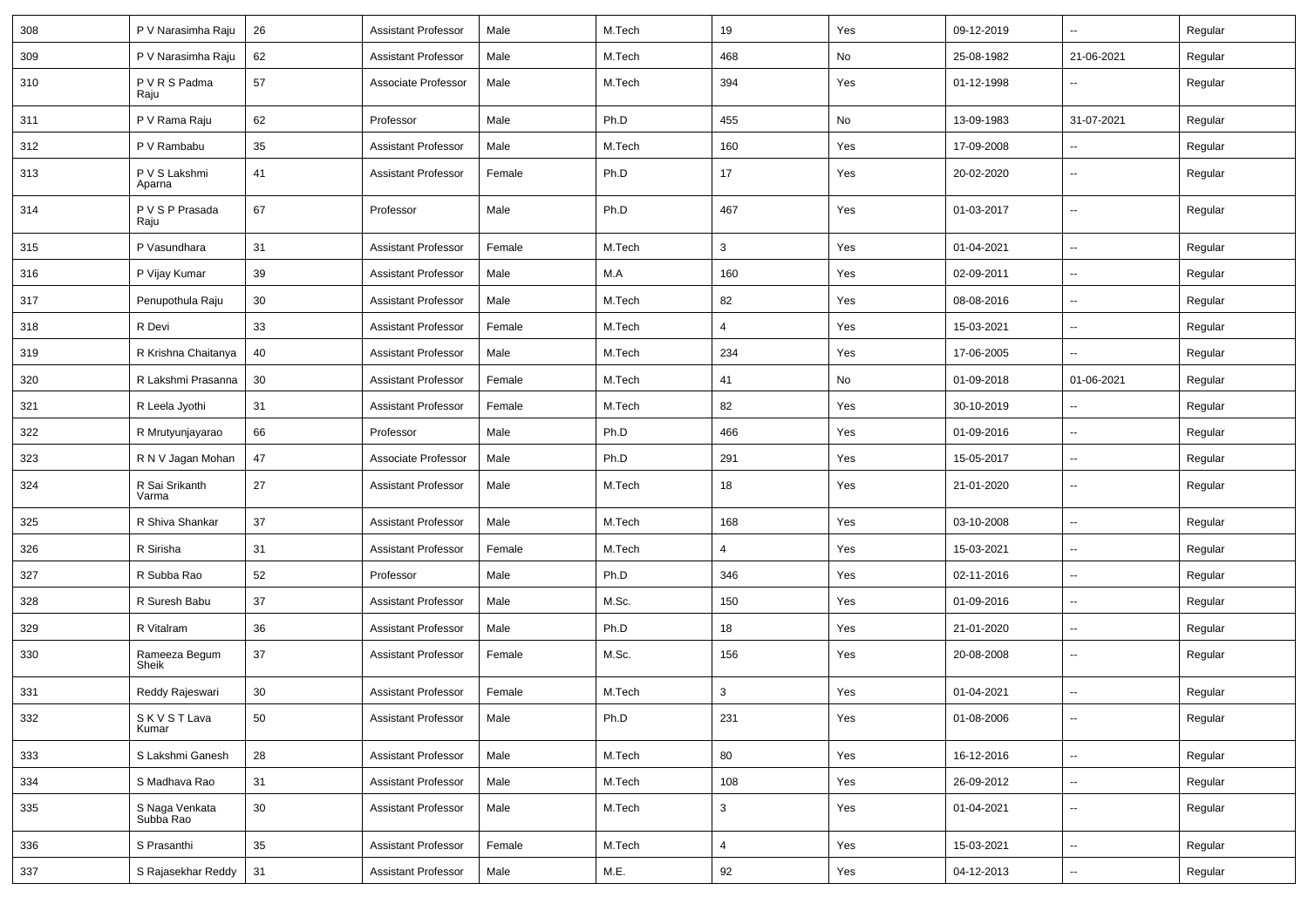| 338 | S Rama Gopala<br>Reddy    | 51 | Associate Professor        | Male   | M.Tech  | 273 | Yes | 16-11-1998 |                          | Regular |
|-----|---------------------------|----|----------------------------|--------|---------|-----|-----|------------|--------------------------|---------|
| 339 | S Ramalingeswara<br>Rao   | 36 | <b>Assistant Professor</b> | Male   | M. Phil | 156 | Yes | 25-08-2008 | $\overline{\phantom{a}}$ | Regular |
| 340 | S Ramya                   | 31 | <b>Assistant Professor</b> | Female | M.Tech  | 71  | Yes | 20-11-2019 | $\overline{\phantom{a}}$ | Regular |
| 341 | S S Mohan Reddy           | 47 | Associate Professor        | Male   | M.Tech  | 250 | Yes | 01-11-2000 | $\overline{\phantom{a}}$ | Regular |
| 342 | S Satyanarayana<br>Raju   | 72 | Associate Professor        | Male   | M.Tech  | 467 | No  | 10-07-2015 | 31-01-2021               | Regular |
| 343 | S Srikanth Reddy          | 30 | <b>Assistant Professor</b> | Male   | M.Tech  | 62  | Yes | 16-08-2016 | $\overline{\phantom{a}}$ | Regular |
| 344 | S Suresh Kumar            | 37 | <b>Assistant Professor</b> | Male   | M.Tech  | 168 | Yes | 01-11-2019 | -−                       | Regular |
| 345 | S Suryanarayana<br>Raju   | 34 | <b>Assistant Professor</b> | Male   | M.Tech  | 149 | Yes | 22-05-2013 | $\overline{\phantom{a}}$ | Regular |
| 346 | S Swathi                  | 28 | <b>Assistant Professor</b> | Female | M.Tech  | 3   | Yes | 01-04-2021 | Ξ.                       | Regular |
| 347 | S Venkata Ramana          | 49 | Associate Professor        | Male   | Ph.D    | 262 | Yes | 20-07-2006 | Ξ.                       | Regular |
| 348 | S Vijaya Sirisha          | 28 | <b>Assistant Professor</b> | Female | M.Tech  | 73  | No  | 01-08-2015 | 28-02-2021               | Regular |
| 349 | Siriyala<br>Satyanarayana | 67 | Professor                  | Male   | Ph.D    | 3   | Yes | 01-04-2021 | --                       | Regular |
| 350 | SK M Z M Saqheeb<br>Ali   | 30 | <b>Assistant Professor</b> | Male   | M.Tech  | 82  | Yes | 17-10-2016 | $\overline{\phantom{a}}$ | Regular |
| 351 | <b>Sk Nazeer</b>          | 33 | <b>Assistant Professor</b> | Male   | M.Tech  | 147 | Yes | 01-10-2012 | $\overline{\phantom{a}}$ | Regular |
| 352 | SK R S Mahaboob<br>Ali    | 32 | <b>Assistant Professor</b> | Male   | M.Tech  | 139 | Yes | 17-10-2016 | $\overline{\phantom{a}}$ | Regular |
| 353 | Swamiji Baswani           | 28 | <b>Assistant Professor</b> | Male   | M.Tech  | 23  | Yes | 26-08-2019 | $\overline{\phantom{a}}$ | Regular |
| 354 | T Rajasri                 | 31 | <b>Assistant Professor</b> | Female | M.Tech  | 68  | Yes | 01-02-2016 | --                       | Regular |
| 355 | T Edukondalu              | 32 | <b>Assistant Professor</b> | Male   | M.Tech  | 53  | Yes | 01-07-2019 | $\overline{\phantom{a}}$ | Regular |
| 356 | T Nalini Prasad           | 31 | <b>Assistant Professor</b> | Male   | M.Tech  | 92  | Yes | 11-04-2017 | $\sim$                   | Regular |
| 357 | T R K D Varaprasad        | 38 | <b>Assistant Professor</b> | Male   | M.Sc.   | 166 | Yes | 05-10-2007 | $\overline{\phantom{a}}$ | Regular |
| 358 | T Rambabu                 | 37 | <b>Assistant Professor</b> | Male   | Ph.D    | 144 | Yes | 01-11-2014 | $\overline{\phantom{a}}$ | Regular |
| 359 | T Satish                  | 41 | <b>Assistant Professor</b> | Male   | M.Sc.   | 222 | Yes | 01-09-2012 | $\overline{\phantom{a}}$ | Regular |
| 360 | T Srinivasa Rao           | 31 | <b>Assistant Professor</b> | Male   | M.Tech  | 105 | Yes | 01-10-2012 | --                       | Regular |
| 361 | T V Hyma Lakshmi          | 47 | Assistant Professor        | Female | Ph.D    | 230 | Yes | 28-01-2006 |                          | Regular |
| 362 | T V K P Prasad            | 55 | <b>Assistant Professor</b> | Male   | M.Tech  | 249 | Yes | 01-12-2000 | $\sim$                   | Regular |
| 363 | T V Narayana              | 31 | <b>Assistant Professor</b> | Male   | M.Tech  | 107 | Yes | 01-10-2012 | $\sim$                   | Regular |
| 364 | T V Syamala Raju          | 37 | <b>Assistant Professor</b> | Male   | M.Tech  | 169 | Yes | 10-07-2007 | $\sim$                   | Regular |
| 365 | T Vamsi Naga Raju         | 28 | <b>Assistant Professor</b> | Male   | M.Tech  | 62  | Yes | 02-07-2016 | $\sim$                   | Regular |
| 366 | Thokhir Basha Shaik       | 39 | Professor                  | Male   | Ph.D    | 3   | Yes | 01-04-2021 | $\sim$                   | Regular |
| 367 | U R Prasad Varma          | 36 | <b>Assistant Professor</b> | Male   | M.Tech  | 173 | Yes | 20-07-2015 | $\overline{\phantom{a}}$ | Regular |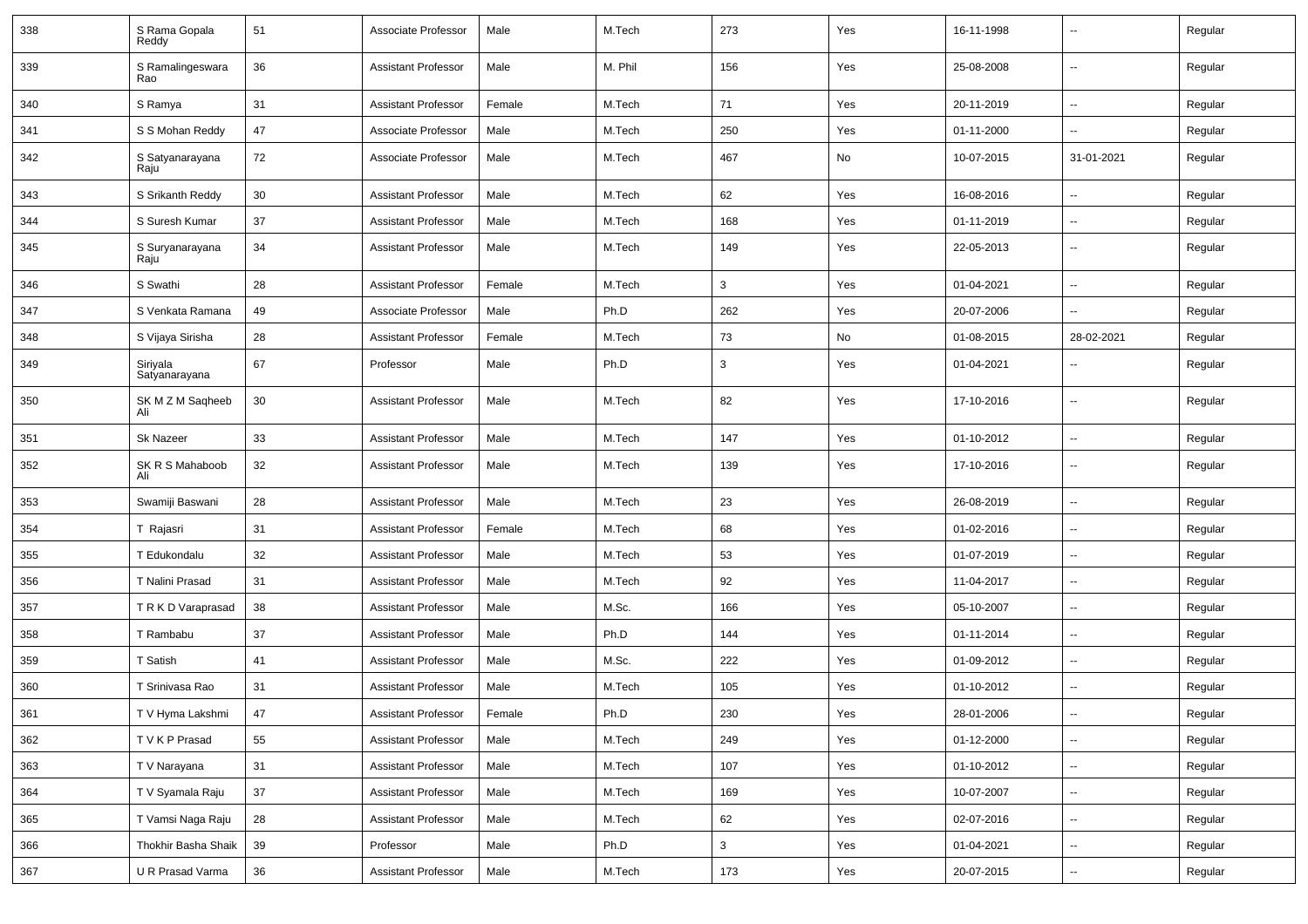| 368 | V Adhira                     | 28 | <b>Assistant Professor</b> | Female | M.Tech     | 73  | Yes | 20-07-2015 | $\overline{\phantom{a}}$ | Regular |
|-----|------------------------------|----|----------------------------|--------|------------|-----|-----|------------|--------------------------|---------|
| 369 | V Anjani Kranthi             | 29 | <b>Assistant Professor</b> | Female | M.Tech     | 78  | Yes | 11-07-2016 | $\sim$                   | Regular |
| 370 | V Chanakya Varma             | 35 | <b>Assistant Professor</b> | Male   | M.Tech     | 83  | Yes | 06-08-2014 | $\overline{\phantom{a}}$ | Regular |
| 371 | V Dilip kumar                | 31 | <b>Assistant Professor</b> | Male   | M.Tech     | 111 | Yes | 01-09-2012 | -−                       | Regular |
| 372 | V Durga Prasada<br>Rao       | 54 | Professor                  | Male   | Ph.D       | 352 | Yes | 02-07-1991 | Ξ.                       | Regular |
| 373 | V K S K Sai<br>Vadapalli     | 38 | <b>Assistant Professor</b> | Male   | M.Tech     | 188 | Yes | 18-05-2016 | Ξ.                       | Regular |
| 374 | V K Viswanadha<br>Raju       | 55 | Associate Professor        | Male   | Ph.D       | 372 | Yes | 01-11-1990 | Ξ.                       | Regular |
| 375 | V Krishna Chaitanya<br>Varma | 25 | <b>Assistant Professor</b> | Male   | M.Tech     | 25  | Yes | 24-08-2019 | Ξ.                       | Regular |
| 376 | VMNSSVKR<br>Gupta            | 47 | <b>Assistant Professor</b> | Male   | M.Tech     | 262 | Yes | 03-10-2008 | Ξ.                       | Regular |
| 377 | V Manikanth                  | 32 | <b>Assistant Professor</b> | Male   | M.Tech     | 139 | Yes | 20-07-2015 | ц.                       | Regular |
| 378 | V Naga Valli                 | 33 | <b>Assistant Professor</b> | Female | M.Tech     | 144 | Yes | 02-11-2016 | Ξ.                       | Regular |
| 379 | V Praveen                    | 33 | <b>Assistant Professor</b> | Male   | M.Tech     | 144 | Yes | 07-07-2016 | $\sim$                   | Regular |
| 380 | V Priyadarshini              | 37 | <b>Assistant Professor</b> | Female | M.Tech     | 181 | Yes | 17-07-2006 | Ξ.                       | Regular |
| 381 | V R Sarath Babu              | 45 | Professor                  | Male   | Ph.D       | 265 | Yes | 01-03-2017 | --                       | Regular |
| 382 | V Rama Raju                  | 59 | Professor                  | Male   | M.Tech     | 454 | Yes | 16-11-1983 | -−                       | Regular |
| 383 | V Ramakrishna                | 41 | <b>Assistant Professor</b> | Male   | M.Tech     | 230 | Yes | 01-10-2012 | Ξ.                       | Regular |
| 384 | V Rohini                     | 28 | <b>Assistant Professor</b> | Female | M.Tech     | 41  | Yes | 09-06-2018 | $\sim$                   | Regular |
| 385 | V S K Chaturya               | 33 | <b>Assistant Professor</b> | Male   | <b>MBA</b> | 51  | Yes | 22-11-2017 | $\sim$                   | Regular |
| 386 | V Saibaba                    | 31 | <b>Assistant Professor</b> | Male   | M.Tech     | 45  | Yes | 04-02-2018 | Ξ.                       | Regular |
| 387 | V Seetaramaiah               | 59 | Associate Professor        | Male   | Ph.D       | 383 | Yes | 18-09-1989 |                          | Regular |
| 388 | V Siva Prasad                | 31 | <b>Assistant Professor</b> | Male   | M.Tech     | 72  | No  | 31-08-2019 | 28-12-2020               | Regular |
| 389 | V Siva Rama Raju             | 60 | Professor                  | Male   | M.Tech     | 433 | Yes | 01-08-1985 | Ξ.                       | Regular |
| 390 | V Srinivas                   | 33 | <b>Assistant Professor</b> | Male   | M.Tech     | 147 | Yes | 01-10-2012 | Щ,                       | Regular |
| 391 | V Tejasri                    | 30 | <b>Assistant Professor</b> | Female | M.Tech     | 27  | Yes | 26-08-2019 | $\sim$                   | Regular |
| 392 | V V M Krishnam<br>Raju       | 35 | <b>Assistant Professor</b> | Male   | M.Tech     | 147 | Yes | 01-07-2011 | $\overline{\phantom{a}}$ | Regular |
| 393 | V V Sivarama Raju            | 35 | <b>Assistant Professor</b> | Male   | M.Tech     | 157 | Yes | 17-07-2008 | н.                       | Regular |
| 394 | V Vani Sree                  | 64 | Professor                  | Female | Ph.D       | 478 | No  | 02-07-2016 | 31-10-2021               | Regular |
| 395 | V Vasudeva Murthy            | 63 | Professor                  | Male   | Ph.D       | 465 | Yes | 22-11-1982 | -−                       | Regular |
| 396 | V Venkata Durga<br>Kiran     | 33 | <b>Assistant Professor</b> | Male   | M.Tech     | 51  | Yes | 17-06-2017 | $\sim$                   | Regular |
| 397 | Venu Reddy                   | 38 | Associate Professor        | Male   | Ph.D       | 171 | Yes | 06-05-2019 | $\overline{\phantom{a}}$ | Regular |